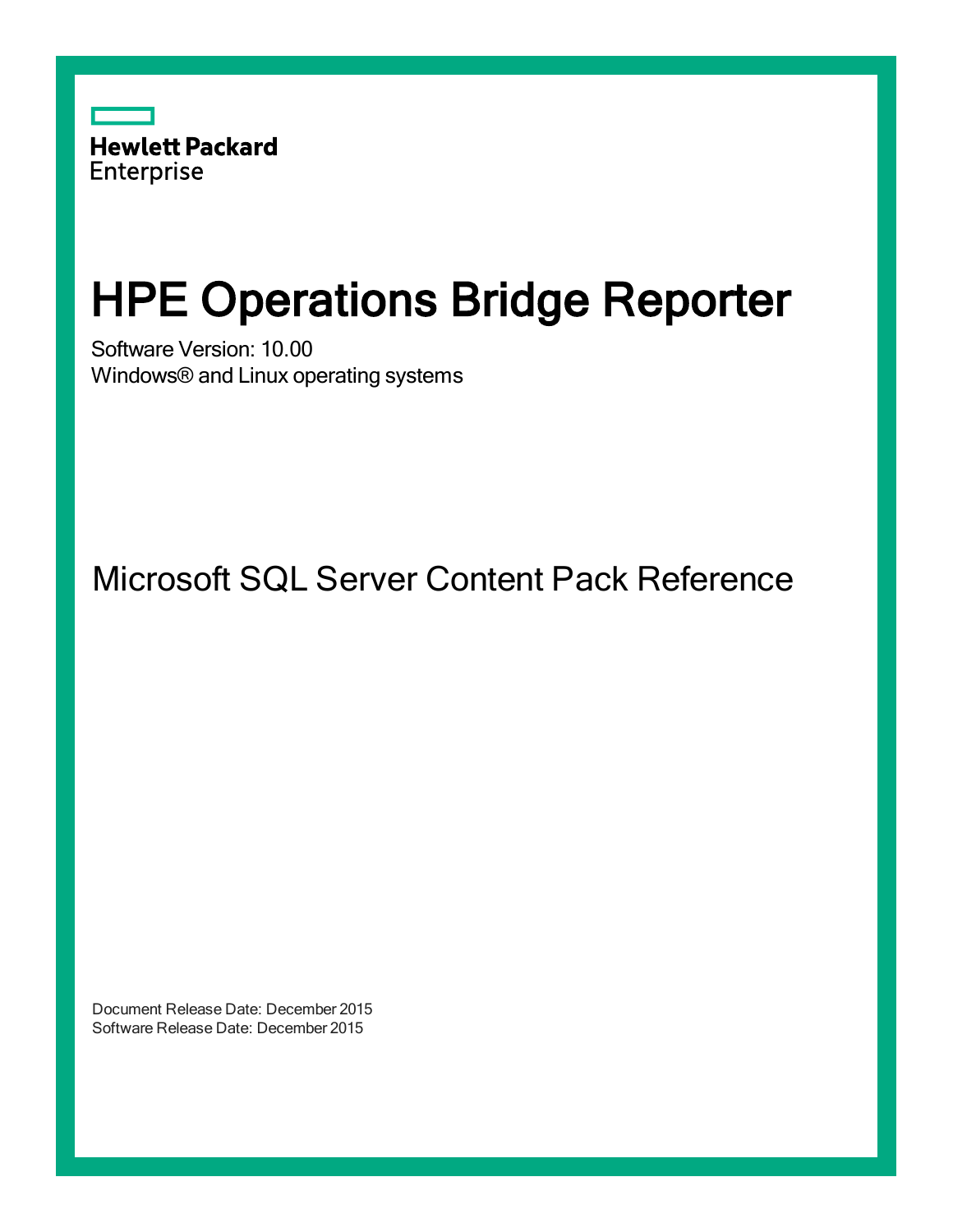### Legal Notices

#### **Warranty**

The only warranties for Hewlett-Packard Development Company, L.P. products and services are set forth in the express warranty statements accompanying such products and services. Nothing herein should be construed as constituting an additional warranty. HPE shall not be liable for technical or editorial errors or omissions contained herein.

The information contained herein is subject to change without notice.

#### Restricted Rights Legend

Confidential computer software. Valid license from HPE required for possession, use or copying. Consistent with FAR 12.211 and 12.212, Commercial Computer Software, Computer Software Documentation, and Technical Data for Commercial Items are licensed to the U.S. Government under vendor's standard commercial license.

#### Copyright Notice

© Copyright 2015 Hewlett Packard Enterprise Development LP

#### Trademark Notices

Adobe™ is a trademark of Adobe Systems Incorporated.

Microsoft® and Windows® are U.S. registered trademarks of Microsoft Corporation.

UNIX® is a registered trademark of The Open Group.

### Documentation Updates

The title page of this document contains the following identifying information:

- Software Version number, which indicates the software version.
- Document Release Date, which changes each time the document is updated.
- Software Release Date, which indicates the release date of this version of the software.

To check for recent updates or to verify that you are using the most recent edition of a document, go to: **https://softwaresupport.hp.com**

This site requires that you register for an HP Passport and sign in. To register for an HP Passport ID, go to: **https://hpp12.passport.hp.com/hppcf/createuser.do**

Or click the **the Register** link at the top of the HP Software Support page.

You will also receive updated or new editions if you subscribe to the appropriate product support service. Contact your HP sales representative for details.

### Support

Visit the HP Software Support Online web site at: **https://softwaresupport.hp.com**

This web site provides contact information and details about the products, services, and support that HP Software offers.

HP Software online support provides customer self-solve capabilities. It provides a fast and efficient way to access interactive technical support tools needed to manage your business. As a valued support customer, you can benefit by using the support web site to:

- Search for knowledge documents of interest
- Submit and track support cases and enhancement requests
- Download software patches
- Manage support contracts
- Look up HP support contacts
- Review information about available services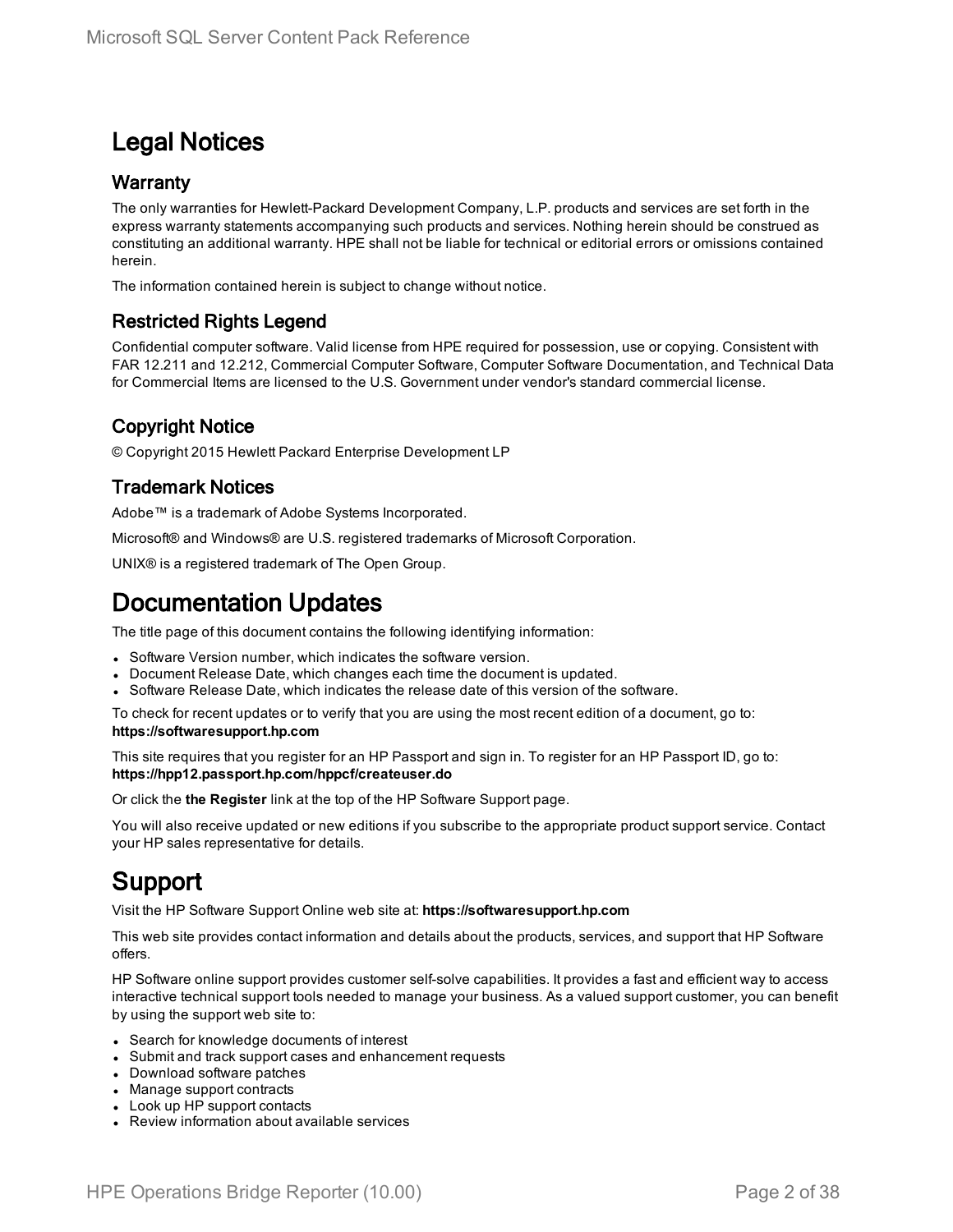- Enter into discussions with other software customers
- Research and register for software training

Most of the support areas require that you register as an HP Passport user and sign in. Many also require a support contract. To register for an HP Passport ID, go to:

#### **https://hpp12.passport.hp.com/hppcf/createuser.do**

To find more information about access levels, go to:

#### **https://softwaresupport.hp.com/web/softwaresupport/access-levels**

**HP Software Solutions Now** accesses the HPSW Solution and Integration Portal Web site. This site enables you to explore HP Product Solutions to meet your business needs, includes a full list of Integrations between HP Products, as well as a listing of ITIL Processes. The URL for this Web site is

**http://h20230.www2.hp.com/sc/solutions/index.jsp**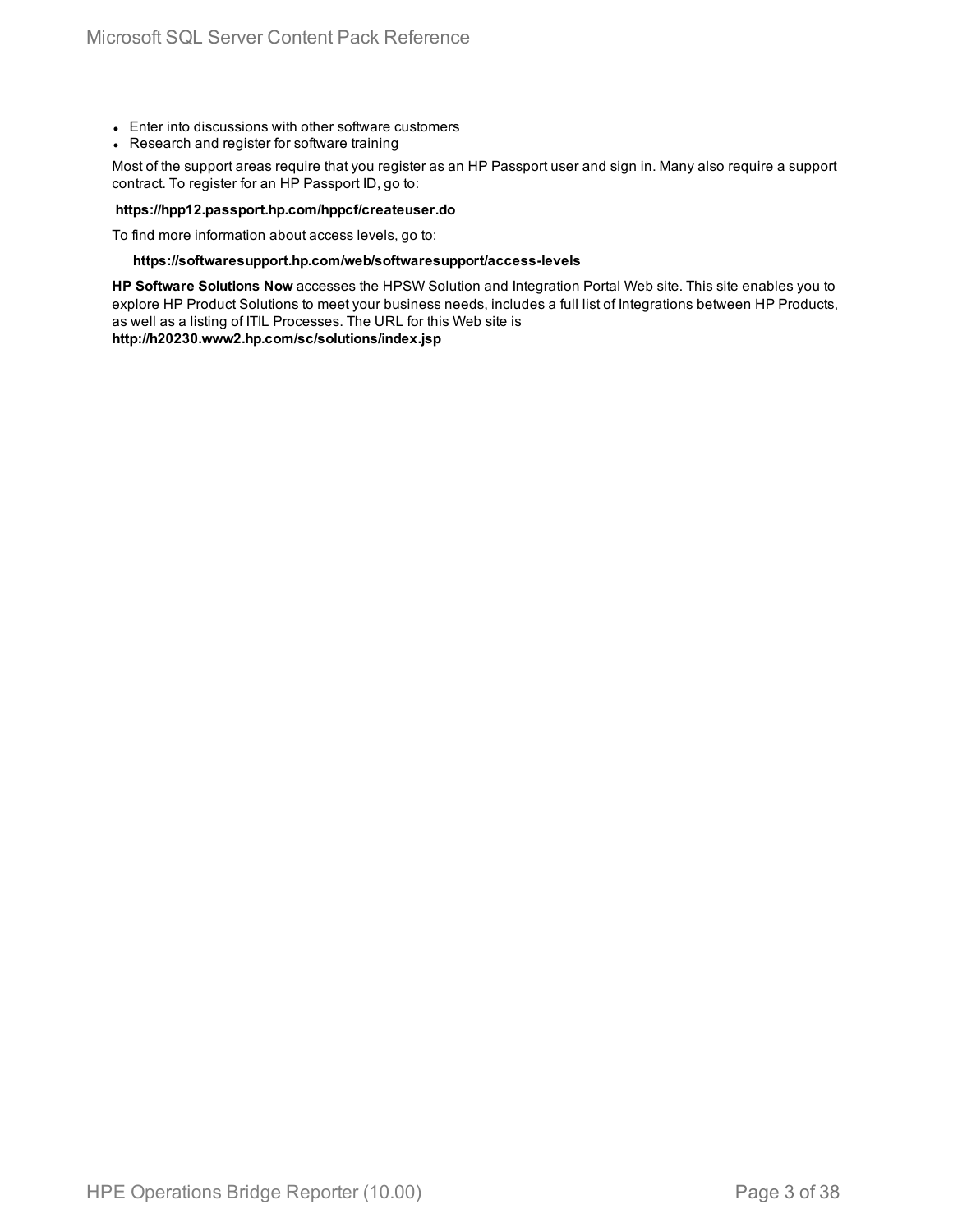### About this PDF Version of Online Help

This document is a PDF version of the online help. This PDF file is provided so you can easily print multiple topics from the help information or read the online help in PDF format. Because this content was originally created to be viewed as online help in a web browser, some topics may not be formatted properly. Some interactive topics may not be present in this PDF version. Those topics can be successfully printed from within the online help.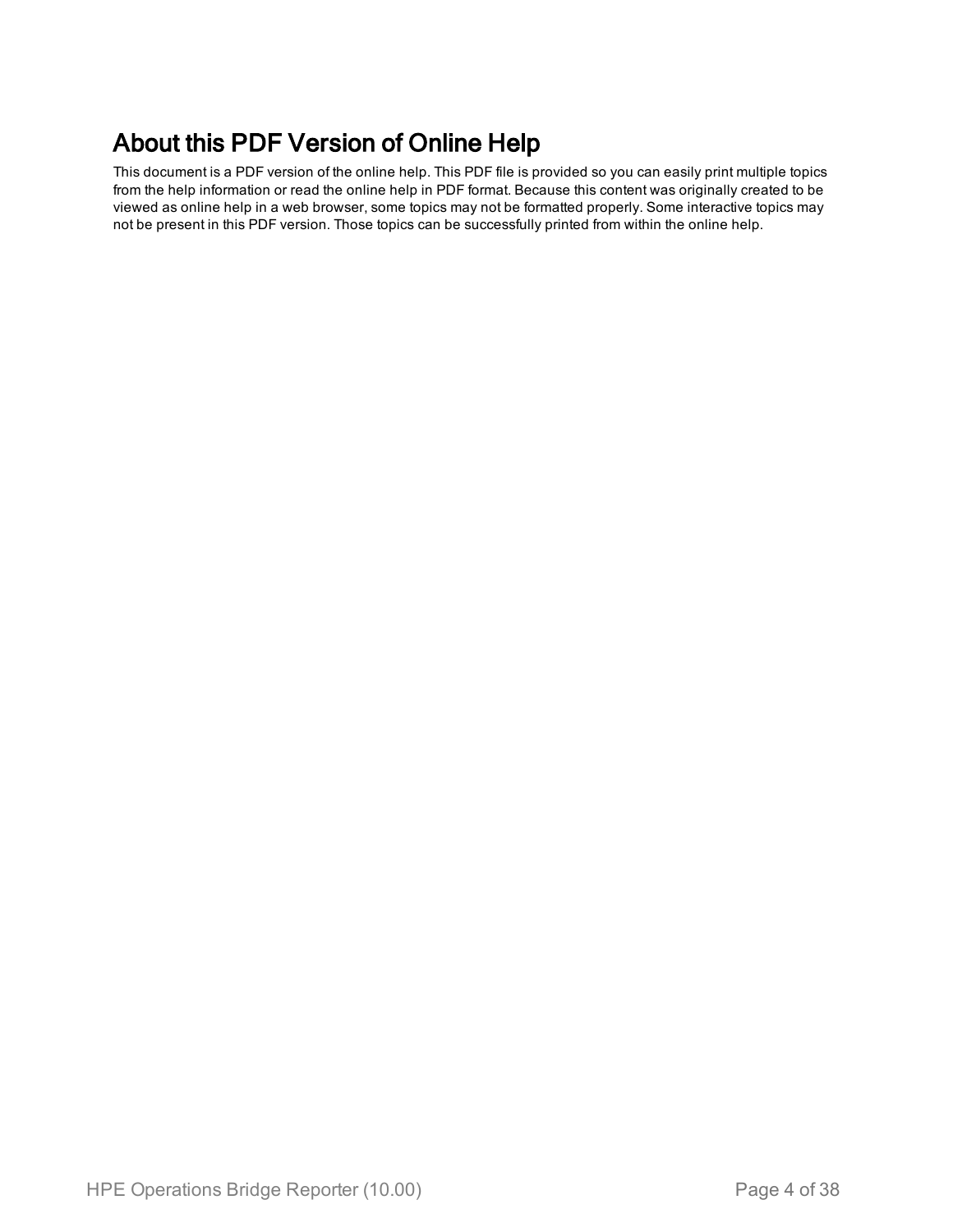# **Contents**

| Integrating with Data Sources for HP Operations Smart Plug-ins  11 |    |
|--------------------------------------------------------------------|----|
|                                                                    |    |
|                                                                    |    |
|                                                                    |    |
|                                                                    |    |
|                                                                    |    |
|                                                                    |    |
|                                                                    |    |
|                                                                    |    |
|                                                                    |    |
|                                                                    |    |
|                                                                    |    |
|                                                                    |    |
|                                                                    |    |
|                                                                    |    |
|                                                                    |    |
|                                                                    |    |
|                                                                    |    |
|                                                                    |    |
|                                                                    |    |
|                                                                    |    |
|                                                                    |    |
|                                                                    |    |
|                                                                    | 38 |
|                                                                    |    |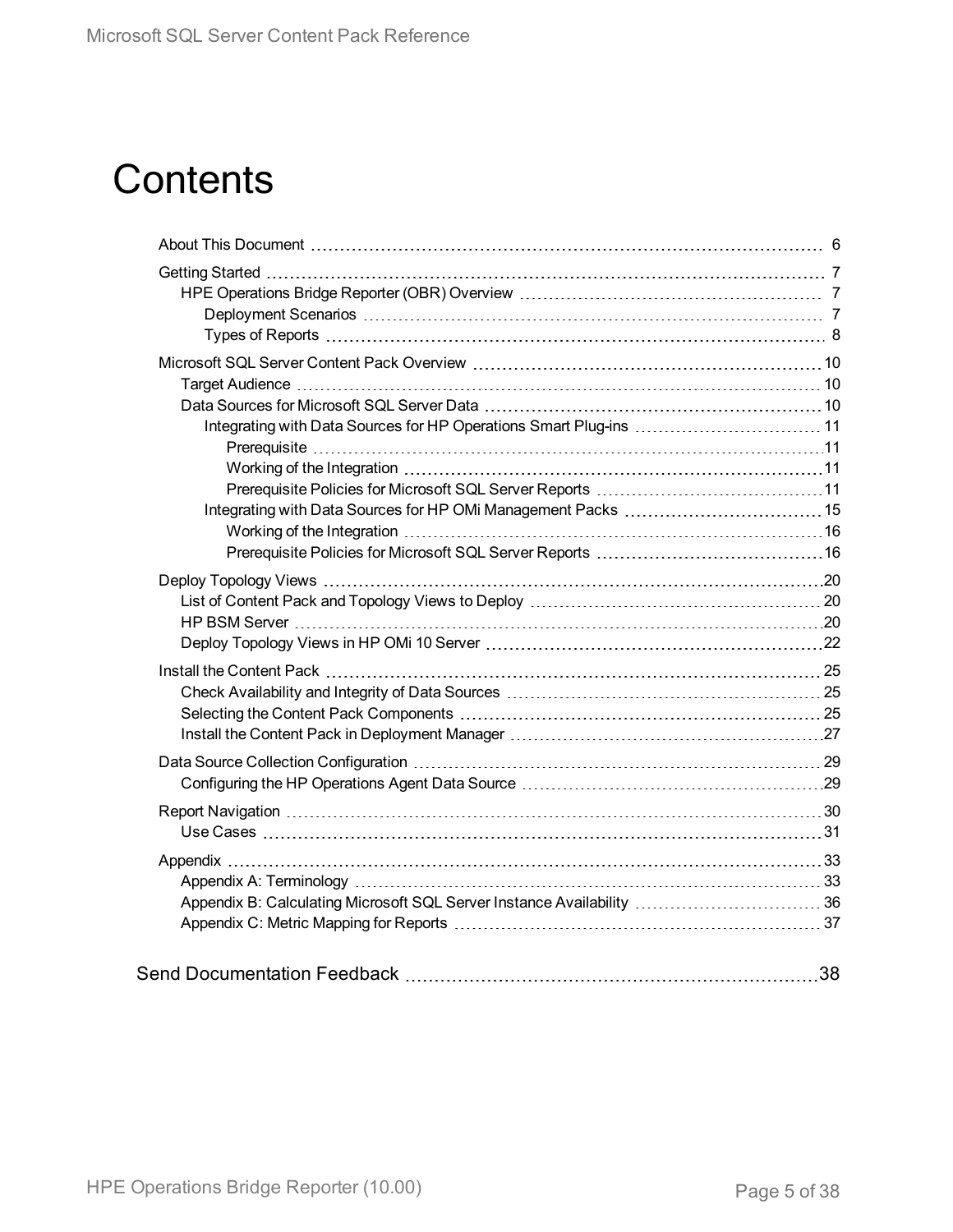# <span id="page-5-0"></span>About This Document

This document provides an overview of HPE OBR and Microsoft SQL Server Content Pack, This document also provides the list of Microsoft SQL Server reports available with the Microsoft SQL Server Content Pack. The document also lists the prerequisite aspects and policies required for HPE Operations Bridge Reporter (OBR) to integrate with HP Operations Smart Plug-ins (SPIs) and HP OMi Management Packs.

This document helps you to deploy the topology views and install and configure the data source for the Microsoft SQL Server Content Pack. It provides information on report navigation, metric mapping for report and calculate instance availability.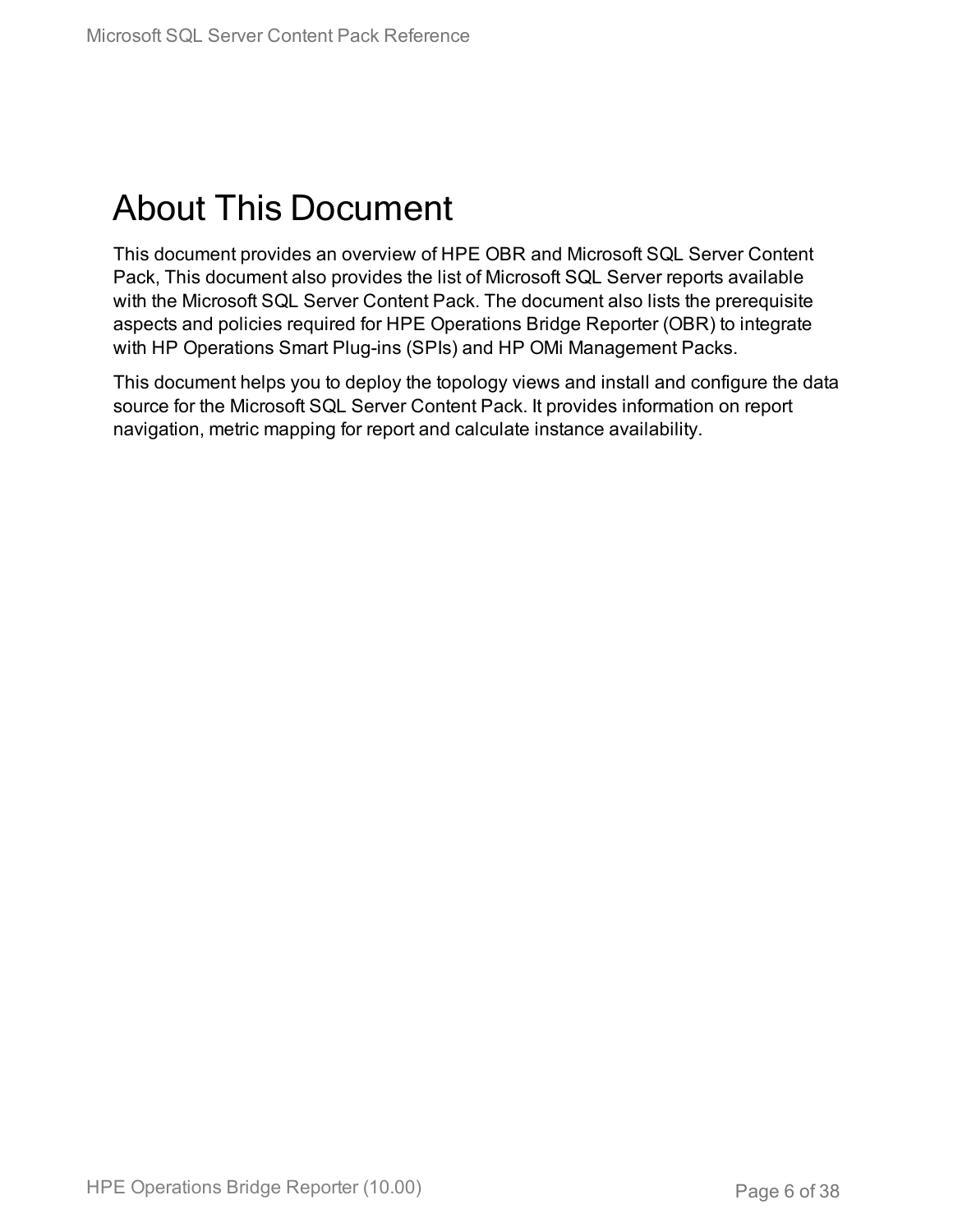# <span id="page-6-0"></span>Getting Started

<span id="page-6-1"></span>This section provides HPE OBR overview, deployment scenarios, and types of reports.

## HPE Operations Bridge Reporter (OBR) Overview

HPE OBR is a cross-domain historical infrastructure performance reporting solution. It displays top-down reports from Business Service Management (BSM) Business Service and Business Application, HP Operations Manager (HPOM) Node Group or HP OMi10 perspective to the underlying infrastructure. It also displays bottoms-up reports from the infrastructure to the impacted Business Services and Business Applications or Node Groups. It leverages the topology information to show how the underlying infrastructure health, performance and availability affects your Business Services and Business Applications or Node Groups in the long term. You can navigate from higher level cross domain reports to detailed domain level reports.

### <span id="page-6-2"></span>Deployment Scenarios

Following are the deployment scenarios supported on HPE OBR:

- **Deployment with BSM/OMi** In this deployment, Run-time Service Model (RTSM) is the source of topology information. HPE OBR discovers and synchronizes topology information from OMi. In a BSM environment with underlying HPOM servers, this synchronization technique receives discovered topology data from multiple HPOM systems and updates the Configuration Items (CIs) and CI relationships in the RTSM as soon as changes are discovered. However, you can also use the HPOM D-MoM dynamic topology synchronization technique to discover and synchronize the topology information in RTSM. In an environment with OMi 10.00, HPE OBR uses RTSM to obtain topology information and metrics from HP Operations Agent or HP SiteScope systems that are configured with OMi.
- <sup>l</sup> **Deployment with HP Operations Manager** In this deployment, the topology information is a group of managed nodes defined in HPOM that are logically combined for operational monitoring. These logical node groups are created by HPOM users to classify the nodes as specific organizations or entities within their enterprise. For example, a group called Exchange Servers can be created in HPOM to organize the specific Exchange Servers and Active Directory nodes for reporting or monitoring purposes. HPE OBR uses the node groups from HPOM for its topology computation.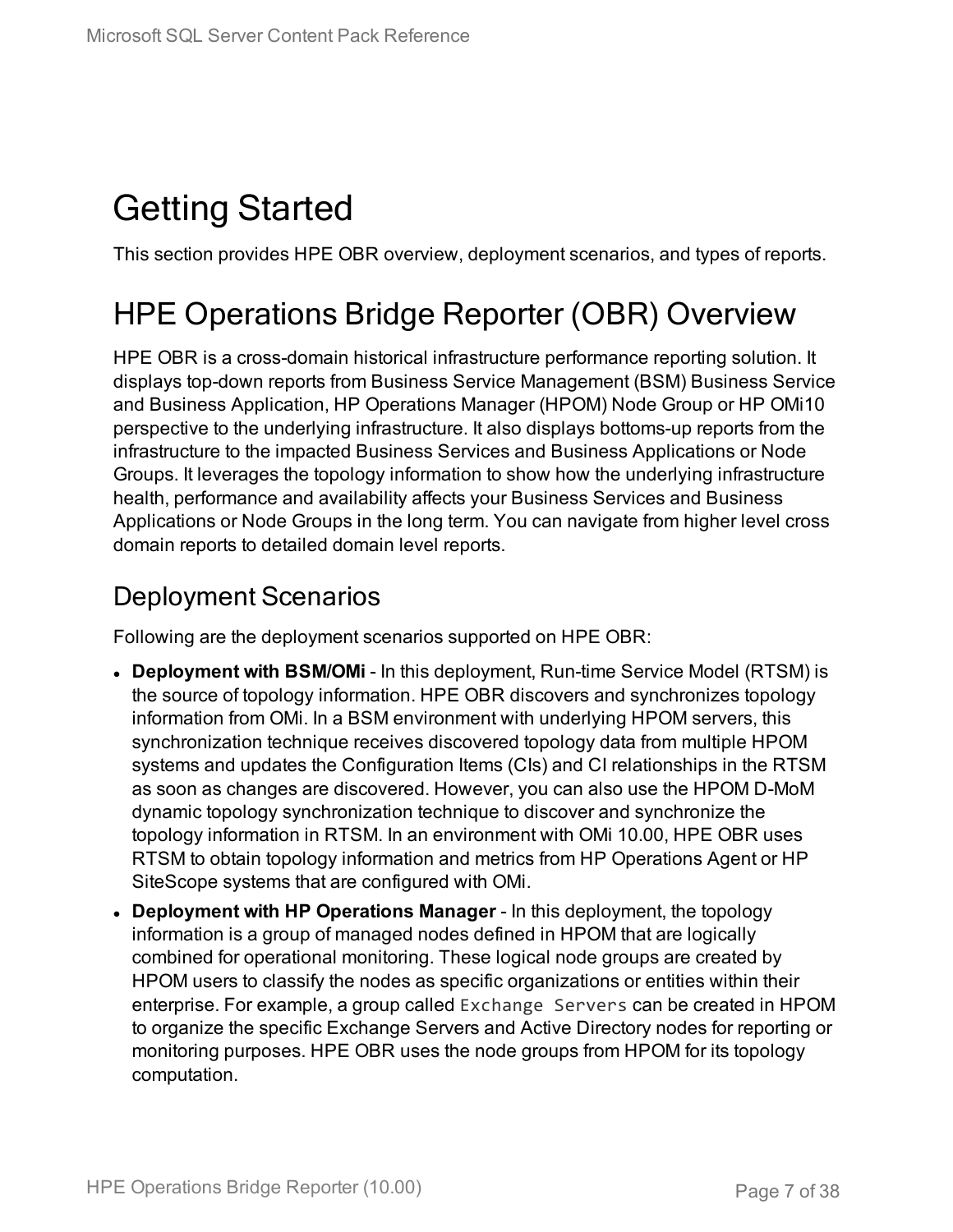- **.** Deployment with **VMware vCenter** VMware vCenter is a distributed server-client software solution that provides a central and a flexible platform for managing the virtual infrastructure in business-critical enterprise systems. VMware vCenter centrally monitors performance and events, and provides an enhanced level of visibility of the virtual environment, thus helping IT administrators to control the environment with ease.
- **Other deployments** Apart from the basic deployment scenarios, you can collect data from the following sources independently:
	- Deployment with NNMi
	- Deployment with a generic database
	- Deployment with other applications using CSV

### <span id="page-7-0"></span>Types of Reports

The reports available in HPE Operations Bridge Reporter (OBR) are divided into two broad categories:

- Business Service Management
- Infrastructure Management

The following image shows the supported list of reports folders under both these categories: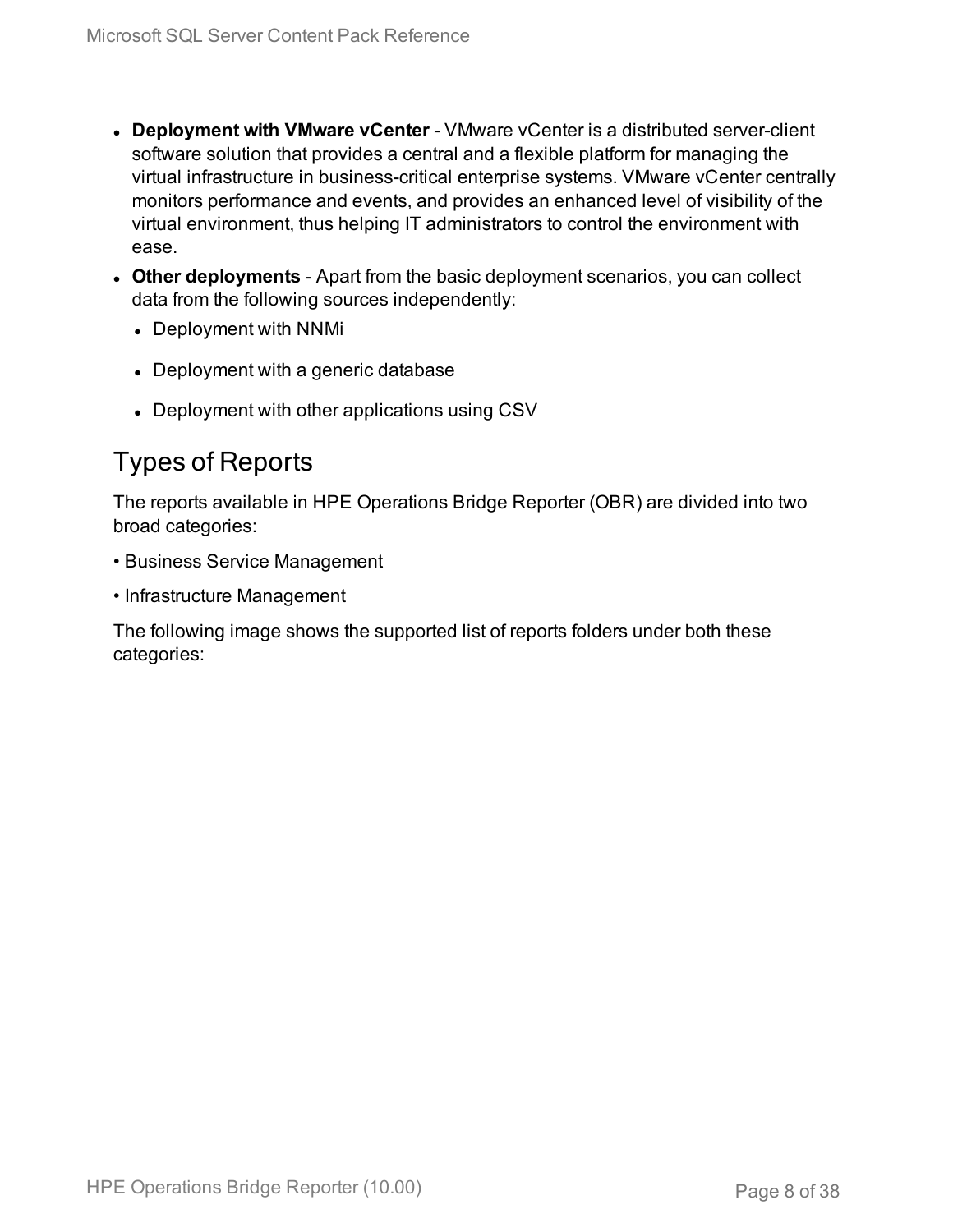

To view a map of all the reports available in the Microsoft SQL Server Content Pack, see Report [Navigation.](#page-29-0)

For more information on HPE Operations Bridge Reporter concepts, see *HPE Operations Bridge Reporter Concepts Guide* and *HPE Operations Bridge Reporter Content Development Guide*.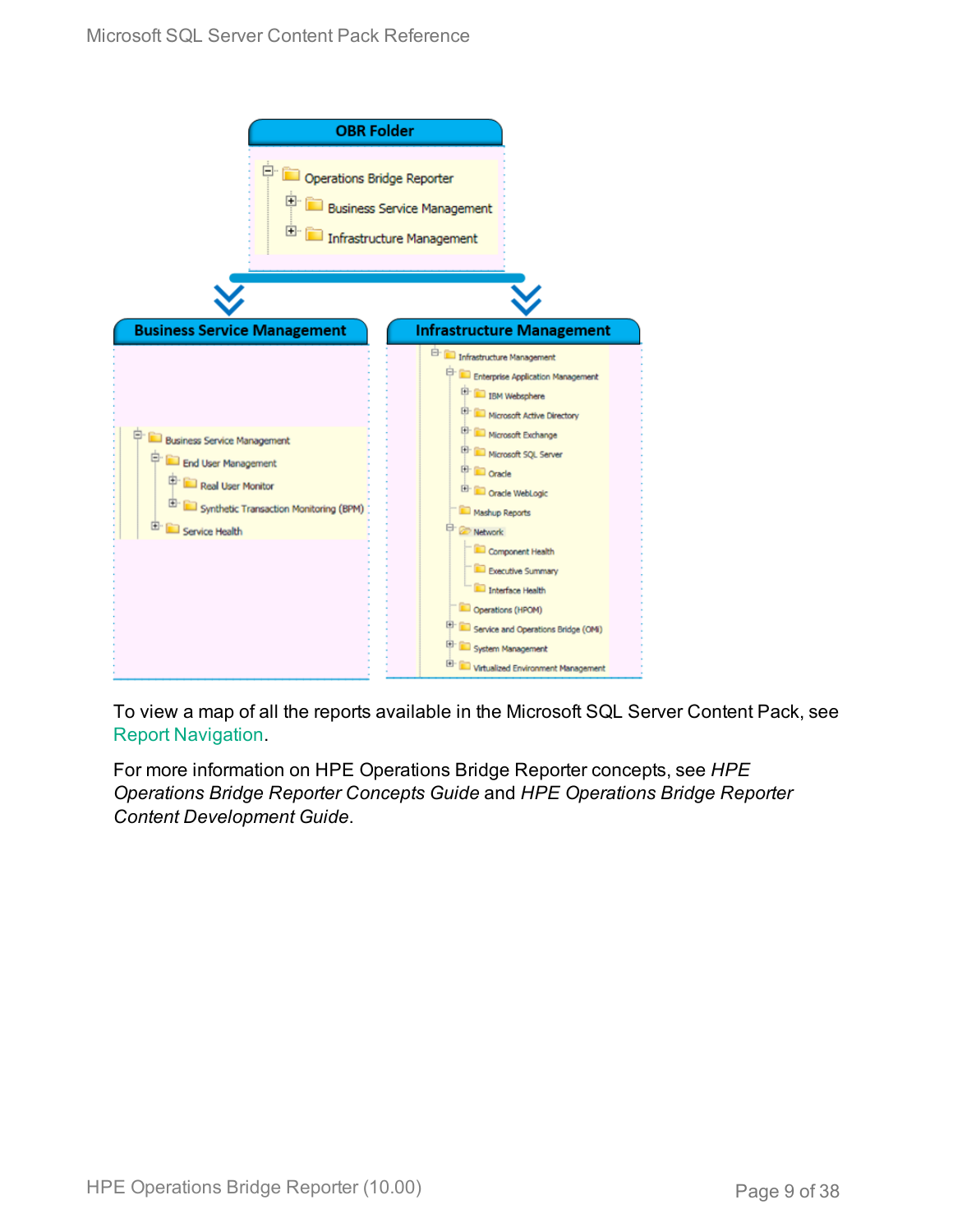# <span id="page-9-0"></span>Microsoft SQL Server Content Pack Overview

This section provides an overview of Microsoft SQL Server Content Pack, target audience, and supported data sources.

The Microsoft SQL Server Content Packs determine the fact data that are to be collected from the various data sources, and the interval at which the data is collected. Configuration of the data source connections for the Microsoft SQL Server Content Packs depends on the type of deployment scenario used.

## <span id="page-9-1"></span>Target Audience

Target audience for MS SQL Server reports are Operations Center Managers and Database Administrators, who help to setup and maintain the database systems in the IT infrastructure. MS SQL Server reports help to identify and analyze the best and worst performing database servers and instances, in a specific period, based on availability, space usage, and I/O metrics. These instances and metrics help users to optimize the database parameters and appropriately consolidate the applications.

## <span id="page-9-2"></span>Data Sources for Microsoft SQL Server Data

OBR integrates with and collects historical and ongoing database performance metrics from the HP Operations Smart Plug-In and HP OMi Management Pack for Microsoft SQL Server datastores in both BSM Run-time Service Model (RTSM) and HP Operations Manager (HPOM) deployment scenarios.

The **Microsoft SQL Server Content Pack** identifies the list of metrics or facts that OBR must collect from each of these data sources. The corresponding dimension data is collected from the RTSM or HPOM topology source, depending on OBR's deployment scenario.

OBR collects data from different data sources at periodic intervals based on the collection policies predefined in the **MicrosoftSQLServer\_ETL\_DBSPI Content Pack**. From each data source, summarized fact data is collected at a 5-minute interval. This fact data is called rate data and is stored in the database in rate tables as individual records. Therefore, for a 60-minute interval, there are 12 in the tables. OBR then performs aggregation routines on these records and converts the data to hourly and daily data. This aggregated data is displayed in the reports along with monthly and yearly aggregates that are derived by online aggregation.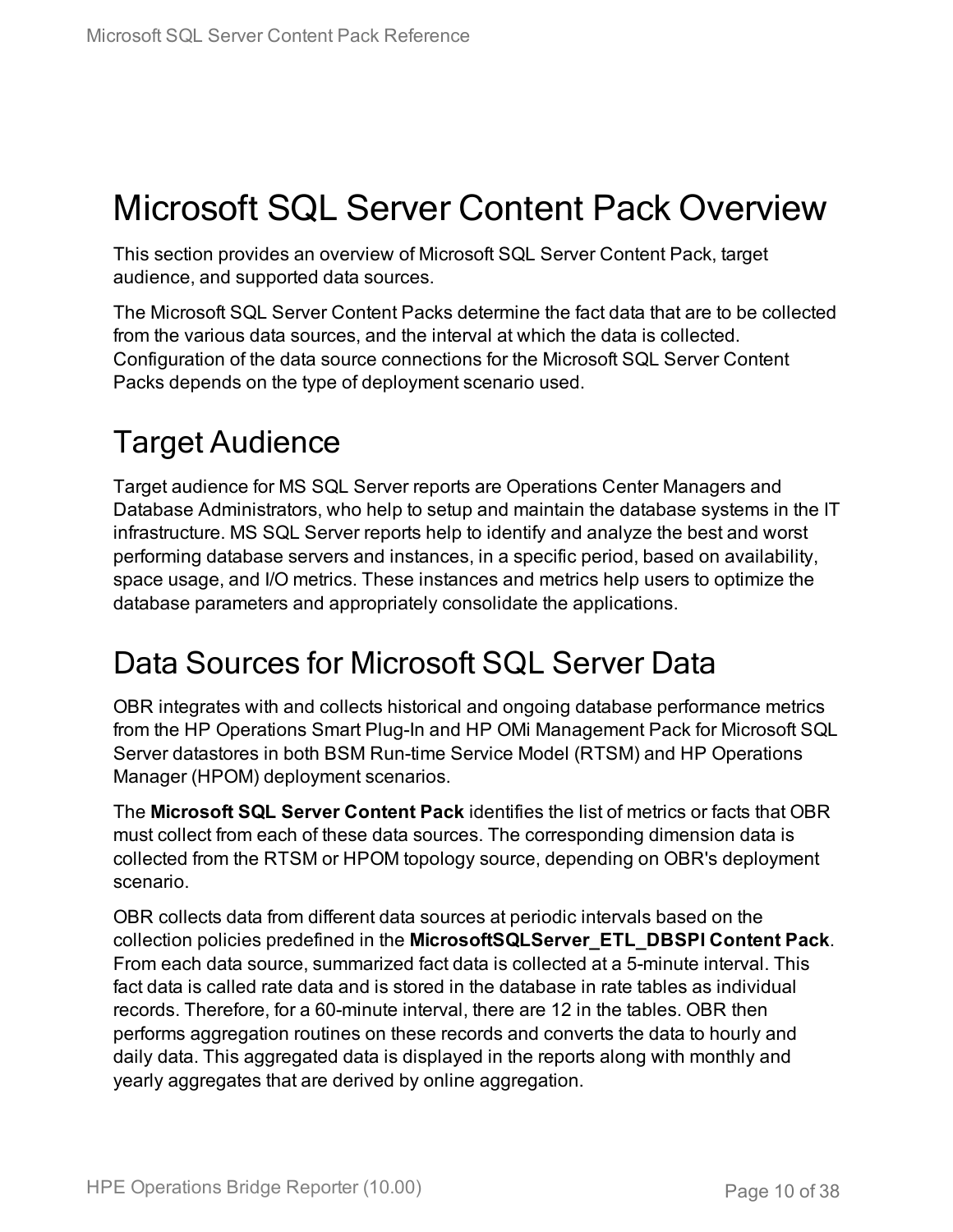### <span id="page-10-0"></span>Integrating with Data Sources for HP Operations Smart Plugins

To show reports on the data collected from Microsoft SQL Server, OBR relies on the metrics collected by collectors of HP Operations Smart Plug-ins for Microsoft SQL Server (SQL Server SPI). SPI collectors store the data into the data store provided by the HP Operations agent. OBR's integration with SPI data sources facilitate transfer of data from HP Operations agent's data store to OBR's database. This integration is established when you deploy OBR in the HPOM deployment scenario.

<span id="page-10-1"></span>OBR provides performance reports for the Microsoft SQL Server enterprise applications.

### **Prerequisite**

The following is the prerequisite to integrate with data source for HP Operations Smart Plug-ins:

• CODA logging is a prerequisite for HPE OBR to be able to collect data from multiple instances.

### <span id="page-10-2"></span>Working of the Integration

1. Installation and configuration of the SPI ensures that necessary instrumentation, scripts, programs, and policies are transferred to a node where the application is running and the HP Operations agent is already installed.

**Tip:** For successful installation and configuration of SQL Server SPI, see the SPI documentation.

- 2. SPI collectors start collecting data on the node based on rules and specifications available with the policies deployed on the node.
- 3. SPI stores the collected data into HP Operations agent's data store. The SPI creates at least one *data source* in agent's data store.
- 4. After configuring OBR to collect data from a data source and installing Microsoft SQL Server, OBR starts collecting historical data from agent's data store.

### <span id="page-10-3"></span>Prerequisite Policies for Microsoft SQL Server Reports

The following table lists the Microsoft SQL Server SPI policies required by each Microsoft SQL Server report.

**Note:** See the SPI documentation for information on how the policies should be deployed and what additional configuration steps may be required.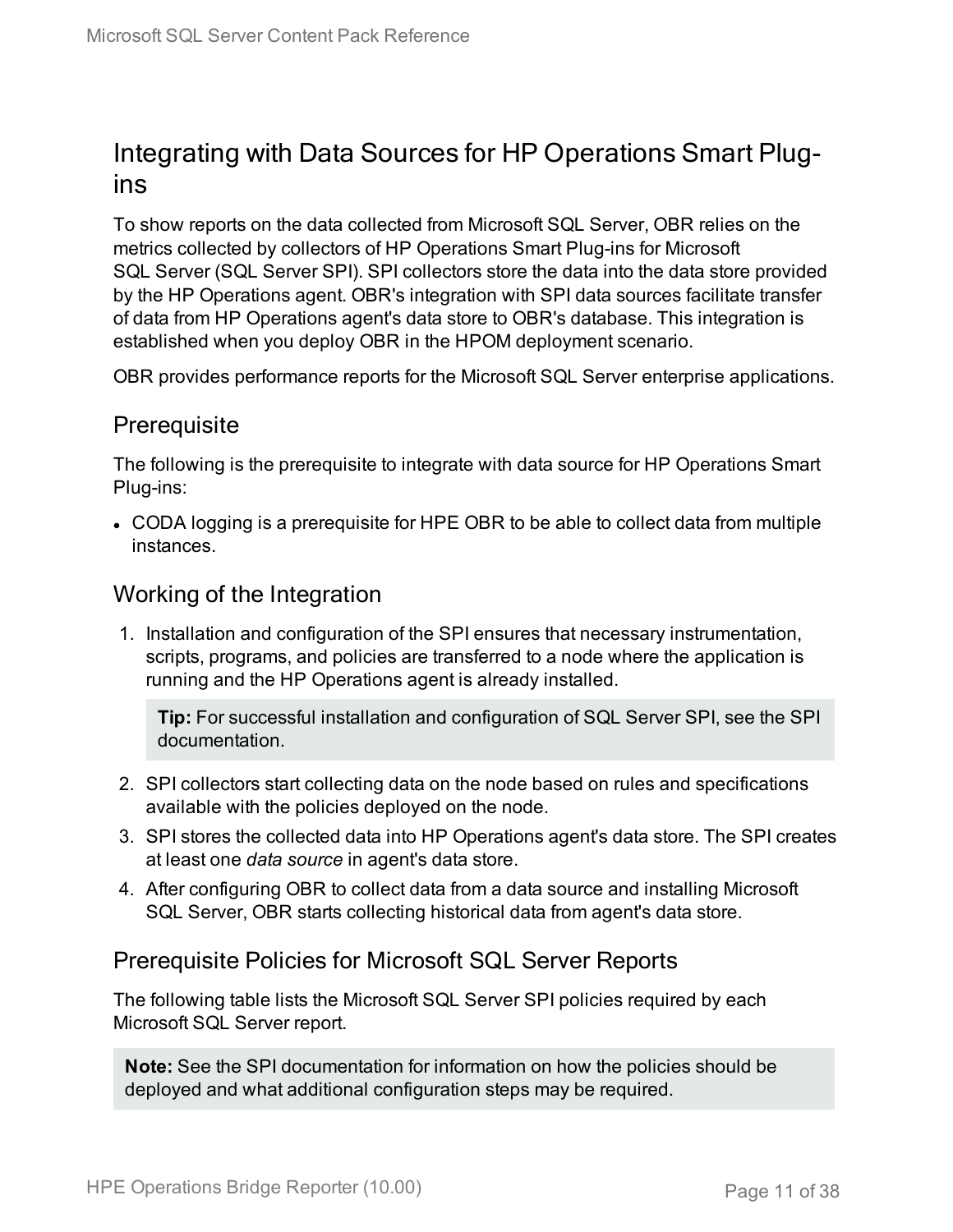**Note:** Policy Configuration Requirement is not required; deploy the policy with default settings.

| <b>Report Name</b>                                            | <b>Data</b><br><b>Source</b>               | <b>Data Class</b>                                   | <b>SPI Policy</b>                                                                                                                                                                                       |
|---------------------------------------------------------------|--------------------------------------------|-----------------------------------------------------|---------------------------------------------------------------------------------------------------------------------------------------------------------------------------------------------------------|
| <b>MSSQL Database and Virtual</b><br>Device Space Usage Top N | DBSPI<br>MSS<br><b>REPORT</b>              | DBSPI<br>${\overline {\sf MSS}}_-$<br><b>REPORT</b> | • Scheduled task<br>policy<br>• DBSPI-MSS-<br>1d-Reporter<br>• Measurement<br>threshold Policy<br>• M240 DBSize<br>• DBSPI-MSS-1h                                                                       |
| <b>MSSQL Performance Summary</b>                              | <b>DBSPI</b><br><b>MSS</b><br><b>GRAPH</b> | DBSPI<br><b>MSS</b><br><b>GRAPH</b>                 | • Scheduled task<br>policy<br>• DBSPI-MSS-<br>1d-Reporter<br>• DBSPI-MSS-<br>05min<br>• Measurement<br>threshold Policy<br>• DBSPI-3001<br>• DBSPI-3025<br>• DBSPI-3013<br>• DBSPI-3009<br>• DBSPI-3008 |
| MSSQL Table Space Usage Top<br>N                              | <b>DBSPI</b><br><b>MSS</b><br><b>GRAPH</b> | <b>DBSPI</b><br>MSS<br><b>GRAPH</b>                 | • Scheduled task<br>policy<br>• DBSPI-MSS-1d-<br>Reporter<br>Measurement<br>threshold Policy<br>$~\bullet$ M241                                                                                         |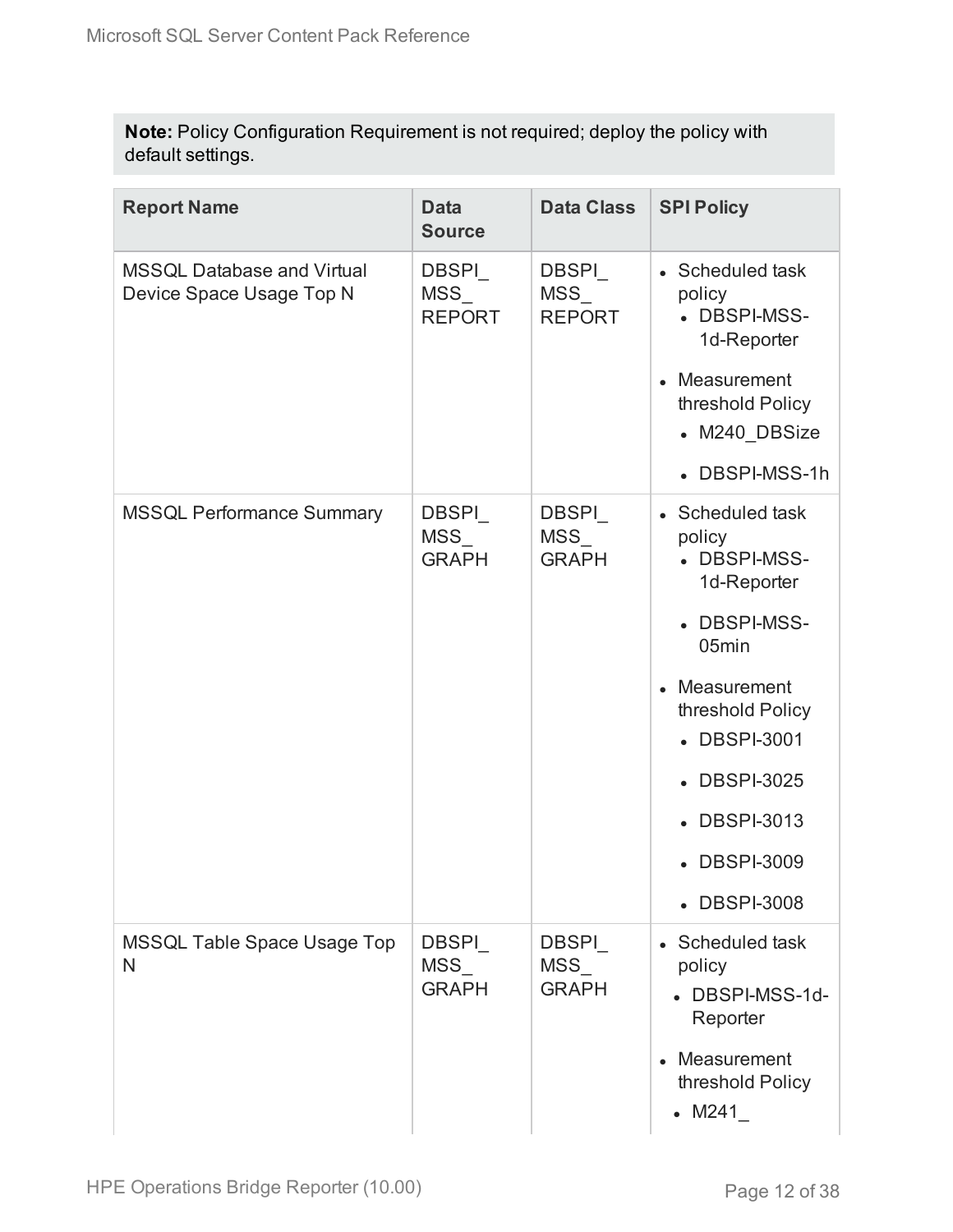| <b>Report Name</b>                                   | <b>Data</b><br><b>Source</b>                              | <b>Data Class</b>                   | <b>SPI Policy</b>                                                                                                                                                                          |
|------------------------------------------------------|-----------------------------------------------------------|-------------------------------------|--------------------------------------------------------------------------------------------------------------------------------------------------------------------------------------------|
|                                                      |                                                           |                                     | <b>TableSize</b>                                                                                                                                                                           |
| MSSQL Database Input and<br><b>Output Statistics</b> | <b>DBSPI</b><br>${\overline {\sf MSS}}_-$<br><b>GRAPH</b> | <b>DBSPI</b><br>MSS<br><b>GRAPH</b> | • Scheduled task<br>policy<br>• DBSPI-MSS-1h<br>• Measurement<br>threshold Policy<br>• DBSPI-3007<br>• DBSPI-3008                                                                          |
| <b>MSSQL Database Locks</b><br>Summary               | <b>DBSPI</b><br>MSS<br><b>GRAPH</b>                       | <b>DBSPI</b><br>MSS<br><b>GRAPH</b> | • Scheduled task<br>policy<br>• DBSPI-MSS-1h<br>• DBSPI-MSS-<br>05min<br>• Measurement<br>threshold Policy<br>• DBSPI-3013<br>• DBSPI-3071<br>• DBSPI-3070<br>• DBSPI-3072<br>• DBSPI-3075 |
| <b>MSSQL Database Performance</b><br>Summary         | DBSPI<br>MSS<br><b>GRAPH</b>                              | DBSPI<br><b>MSS</b><br><b>GRAPH</b> | • Scheduled task<br>policy<br>• DBSPI-MSS-1h<br>Measurement<br>threshold Policy<br>• DBSPI-3023<br>• DBSPI-3024<br>• DBSPI-3053                                                            |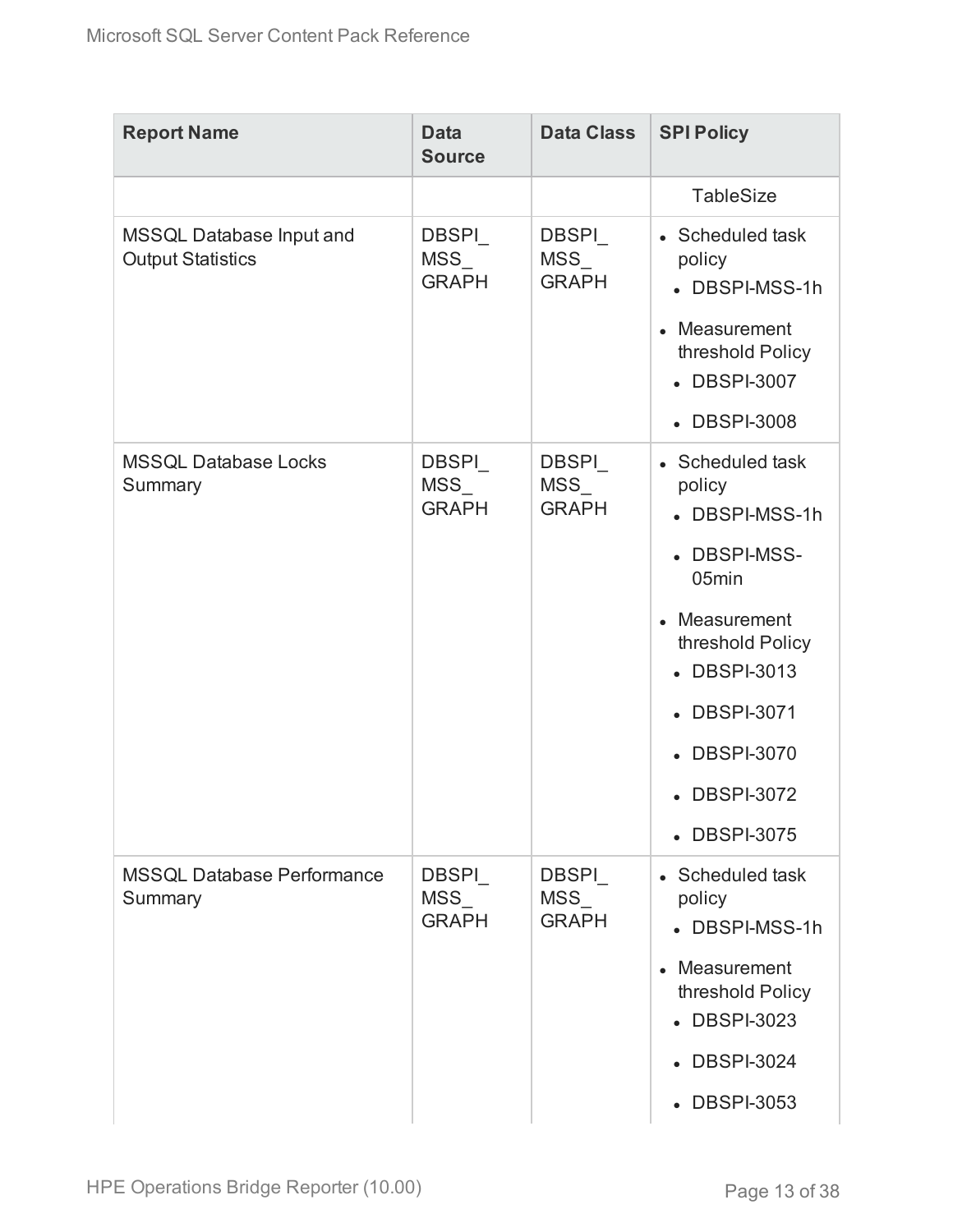| <b>Report Name</b>                                        | <b>Data</b><br><b>Source</b>         | <b>Data Class</b>                          | <b>SPI Policy</b>                                                                                                                            |
|-----------------------------------------------------------|--------------------------------------|--------------------------------------------|----------------------------------------------------------------------------------------------------------------------------------------------|
|                                                           |                                      |                                            | • DBSPI-3054                                                                                                                                 |
|                                                           |                                      |                                            | • DBSPI-3051                                                                                                                                 |
|                                                           |                                      |                                            | • DBSPI-3052                                                                                                                                 |
| <b>MSSQL Database Space Usage</b><br><b>Details</b>       | <b>DBSPI</b><br>MSS<br><b>REPORT</b> | <b>DBSPI</b><br>MSS<br><b>REPORT</b>       | • Scheduled task<br>policy<br>• DBSPI-MSS-1d-<br>Reporter<br>• Measurement<br>threshold Policy<br>• M240_DBSize                              |
| <b>MSSQL Database Table Space</b><br><b>Usage Details</b> | DBSPI<br>MSS<br><b>REPORT</b>        | <b>DBSPI</b><br>MSS<br><b>REPORT</b>       | • Scheduled task<br>policy<br>• DBSPI-MSS-1d-<br>Reporter<br>• Measurement<br>threshold Policy<br>• M241_DBSize                              |
| <b>MSSQL Instance Availability</b><br><b>Details</b>      | <b>DBSPI</b><br>MSS<br><b>REPORT</b> | <b>DBSPI</b><br>MSS<br><b>REPORT</b>       | • Scheduled task<br>policy<br>• DBSPI-MSS-<br>05min-Reporter                                                                                 |
| <b>MSSQL Server Transaction</b><br>Summary                | <b>DBSPI</b><br>MSS<br><b>GRAPH</b>  | <b>DBSPI</b><br><b>MSS</b><br><b>GRAPH</b> | • Scheduled task<br>policy<br>• DBSPI-MSS-1h<br>Measurement<br>$\bullet$<br>threshold Policy<br>• DBSPI-3064<br>• DBSPI-3066<br>• DBSPI-3067 |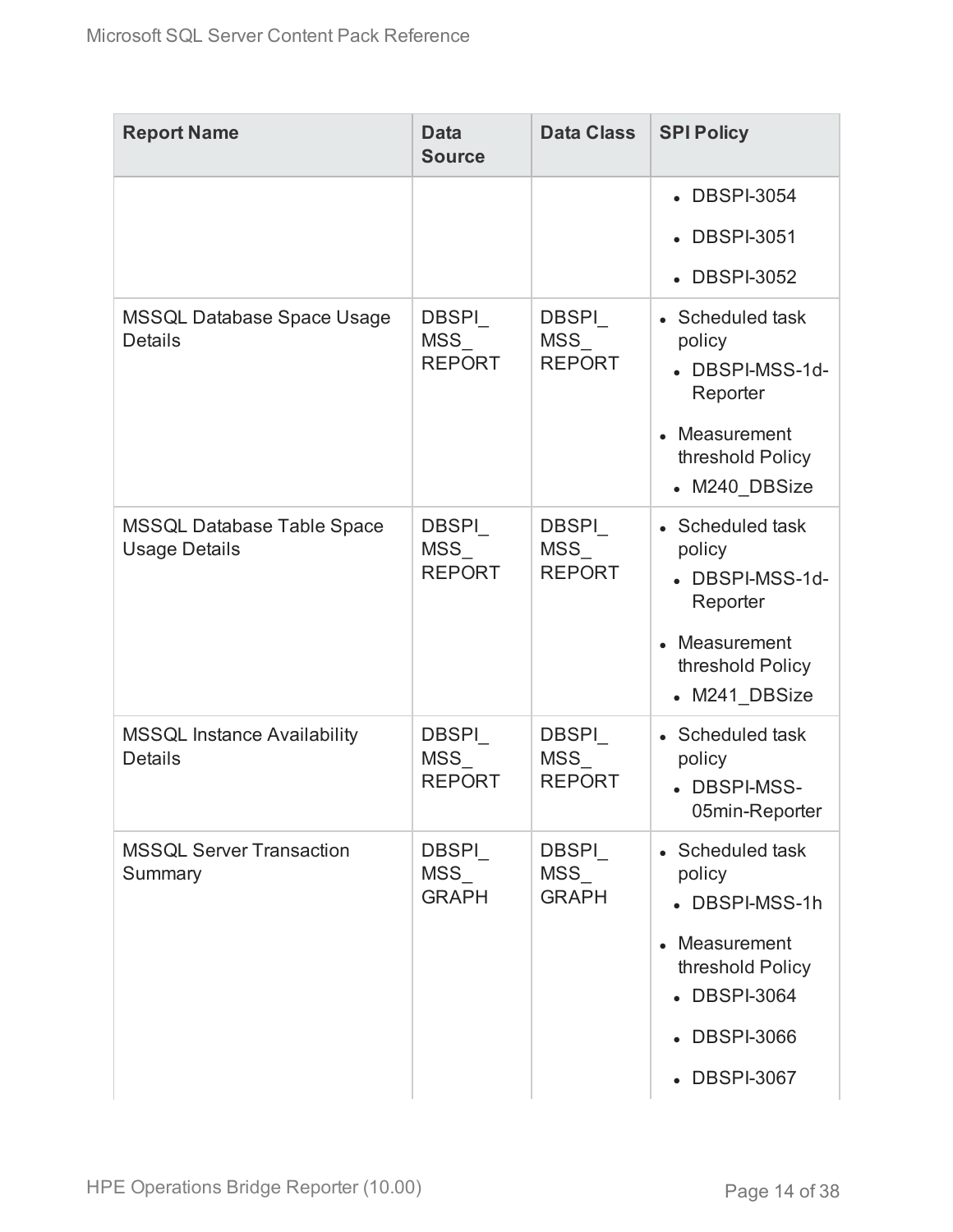| <b>Report Name</b>                                        | <b>Data</b><br><b>Source</b>                | <b>Data Class</b>                           | <b>SPI Policy</b>                                                                                                                                |
|-----------------------------------------------------------|---------------------------------------------|---------------------------------------------|--------------------------------------------------------------------------------------------------------------------------------------------------|
| <b>MSSQL Users Connection</b><br>Summary                  | <b>DBSPI</b><br><b>MSS</b><br><b>GRAPH</b>  | <b>DBSPI</b><br><b>MSS</b><br><b>GRAPH</b>  | • Scheduled task<br>policy<br>• DBSPI-MSS-1h<br>Measurement<br>threshold Policy<br>$-M031$<br><b>NumUsersCnt</b><br>• DBSPI-3032<br>• DBSPI-3026 |
| <b>MSSQL Virtual Device Space</b><br><b>Usage Details</b> | <b>DBSPI</b><br><b>MSS</b><br><b>REPORT</b> | <b>DBSPI</b><br><b>MSS</b><br><b>REPORT</b> | • Scheduled task<br>policy<br>• DBSPI-MSS-<br>1d-Reporter<br>• Measurement<br>threshold Policy<br>• M240 DBSize<br>• DBSPI-MSS-1h                |
| <b>MSSQL Instance Availability</b>                        | DBSPI_<br><b>MSS</b><br><b>REPORT</b>       | DBSPI<br>MSS<br><b>REPORT</b>               | • Scheduled task<br>policy<br>• DBSPI-MSS-<br>05min-Reporter                                                                                     |

### <span id="page-14-0"></span>Integrating with Data Sources for HP OMi Management Packs

To show reports on the data collected from Microsoft SQL Server, OBR relies on the metrics collected by HP OMi Management Pack. The HP OMi Management Pack collectors store the data into the data store provided by the HP Operations agent. OBR's integration with HP OMi Management Pack data sources facilitates transfer of data from HP Operations agent's data store to OBR's database. This integration is established when you deploy OBR views in the RTSM deployment scenario.

OBR provides performance reports for the Microsoft SQL Server enterprise application.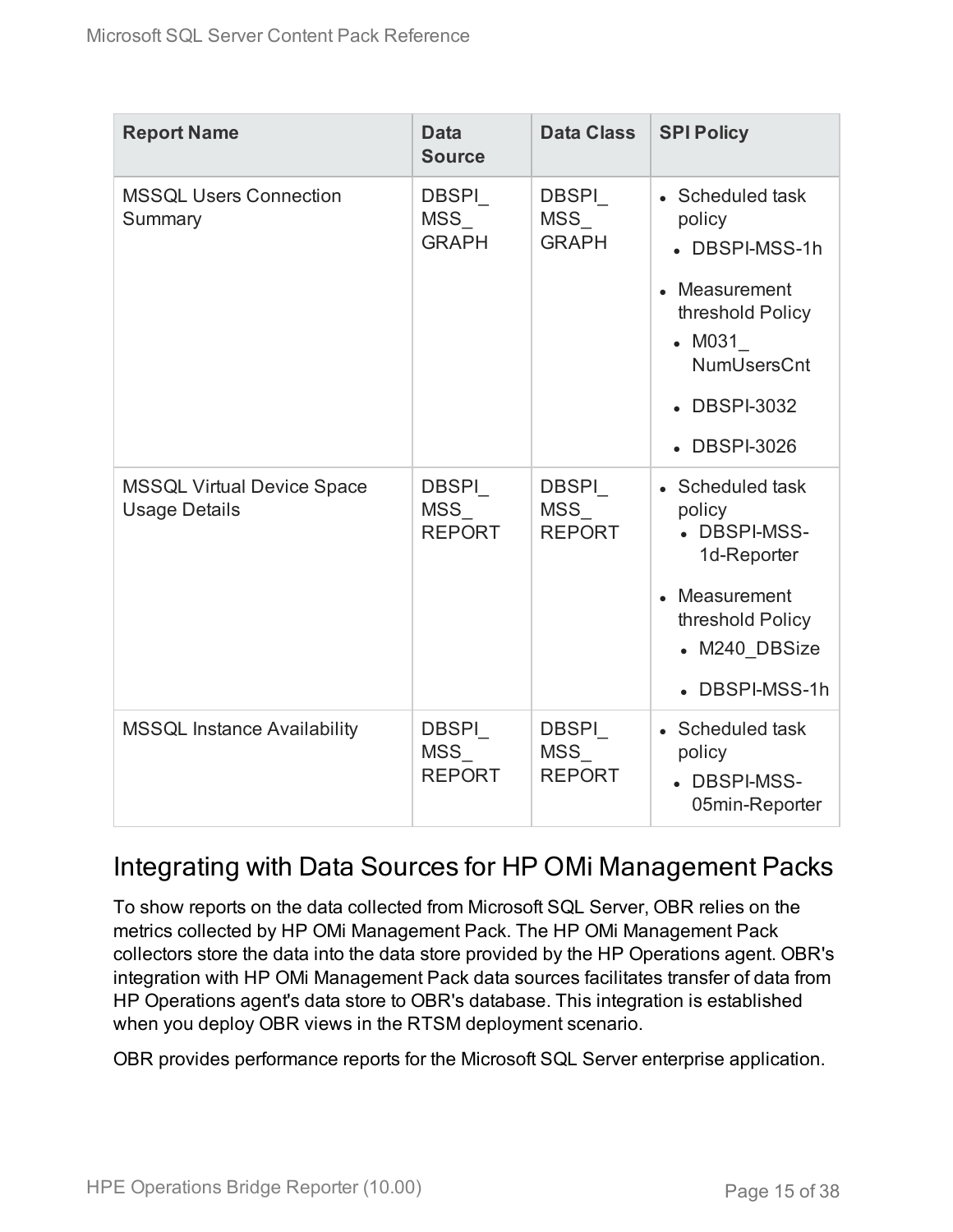### <span id="page-15-0"></span>Working of the Integration

1. Installation and configuration of HP OMi Management Pack ensures that necessary instrumentation, scripts, programs, and policies are transferred to a node where the application is running and the HP Operations agent is already installed.

**Tip:** For successful installation and configuration of HP OMi Management Packs, see the *HP Operations Manager i Management Pack* documentation.

- 2. HP OMi Management Pack collectors start collecting data on the node based on rules and specifications available with the policies deployed on the node.
- 3. HP OMi Management Pack stores the collected data into HP Operations agent's data store. HP OMi Management Pack creates at least one *data source* in agent's data store.
- 4. After configuring OBR to collect data from a data source and installing Content Packs, OBR starts collecting historical data from agent's data store.

### <span id="page-15-1"></span>Prerequisite Policies for Microsoft SQL Server Reports

The following table lists the OMi MP for Microsoft SQL Server policies and aspects required for each Microsoft SQL Server report.

**Note:** See the OMi MP documentation for information on how the policies should be deployed and what additional configuration steps may be required.

| <b>Report Name</b>                                                      | <b>Aspect Name</b>                                         | <b>Policy</b><br><b>Templates in</b><br><b>Aspect</b>    | <b>HP</b><br><b>Operations</b><br>agent     |
|-------------------------------------------------------------------------|------------------------------------------------------------|----------------------------------------------------------|---------------------------------------------|
|                                                                         |                                                            |                                                          | <b>Data</b><br><b>Source</b><br><b>Name</b> |
| <b>MSSQL Database and</b><br><b>Virtual Device Space</b><br>Usage Top N | Microsoft SQL Server<br>Space                              | <b>MSSQLServer</b><br>3242<br><b>MSSQLServer</b><br>3240 | <b>DBSPI</b><br><b>MSS</b><br><b>REPORT</b> |
| <b>MSSQL Performance</b><br>Summary                                     | Microsoft SQL Server<br>Processes and<br><b>Statistics</b> | <b>MSSQLServer</b><br>3001<br><b>MSSQLServer</b>         | <b>DBSPI</b><br><b>MSS</b><br><b>GRAPH</b>  |

For OMi MP for Microsoft SQL Server, Data Source Name is same as Data Class Name.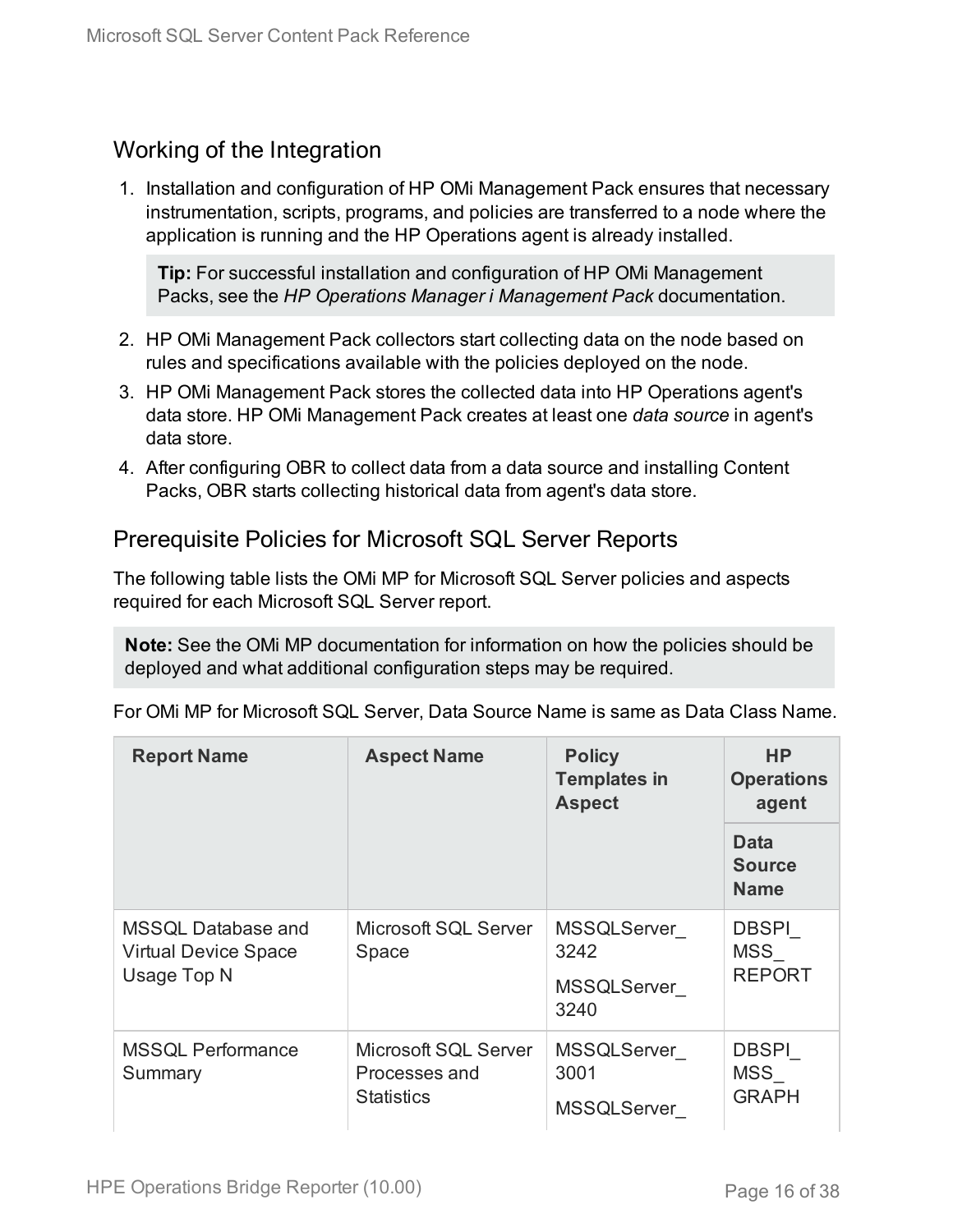| <b>Report Name</b>                                   | <b>Aspect Name</b>                                      | <b>Policy</b><br><b>Templates in</b><br><b>Aspect</b> | <b>HP</b><br><b>Operations</b><br>agent     |
|------------------------------------------------------|---------------------------------------------------------|-------------------------------------------------------|---------------------------------------------|
|                                                      |                                                         |                                                       | <b>Data</b><br><b>Source</b><br><b>Name</b> |
|                                                      |                                                         | 3025                                                  |                                             |
|                                                      | Microsoft SQL Server<br>Locks                           | <b>MSSQLServer</b><br>3013                            |                                             |
|                                                      | Microsoft SQL Server<br><b>Transactions</b>             | MSSQLServer<br>3009                                   |                                             |
|                                                      | Microsoft SQL Server<br>Input and Output<br>Utilization | MSSQLServer<br>3008                                   |                                             |
| <b>MSSQL Table Space</b><br>Usage Top N              | Microsoft SQL Server<br>Space                           | <b>MSSQLServer</b><br>3241                            | <b>DBSPI</b><br>MSS<br><b>REPORT</b>        |
| <b>MSSQL Database Input</b><br>and Output Statistics | Microsoft SQL Server<br>Input and Output<br>Utilization | MSSQLServer<br>3007<br><b>MSSQLServer</b><br>3008     | <b>DBSPI</b><br>MSS<br><b>GRAPH</b>         |
| <b>MSSQL Database Locks</b><br>Summary               | Microsoft SQL Server<br>Locks                           | <b>MSSQLServer</b><br>3071                            | <b>DBSPI</b><br>MSS                         |
|                                                      |                                                         | MSSQLServer<br>3013                                   | <b>GRAPH</b>                                |
|                                                      |                                                         | <b>MSSQLServer</b><br>3070                            |                                             |
|                                                      |                                                         | MSSQLServer<br>3072                                   |                                             |
|                                                      |                                                         | <b>MSSQLServer</b><br>3075                            |                                             |
| <b>MSSQL Database</b><br><b>Performance Summary</b>  | Microsoft SQL Server<br>Error                           | MSSQLServer<br>3023<br><b>MSSQLServer</b>             | <b>DBSPI</b><br>MSS<br><b>GRAPH</b>         |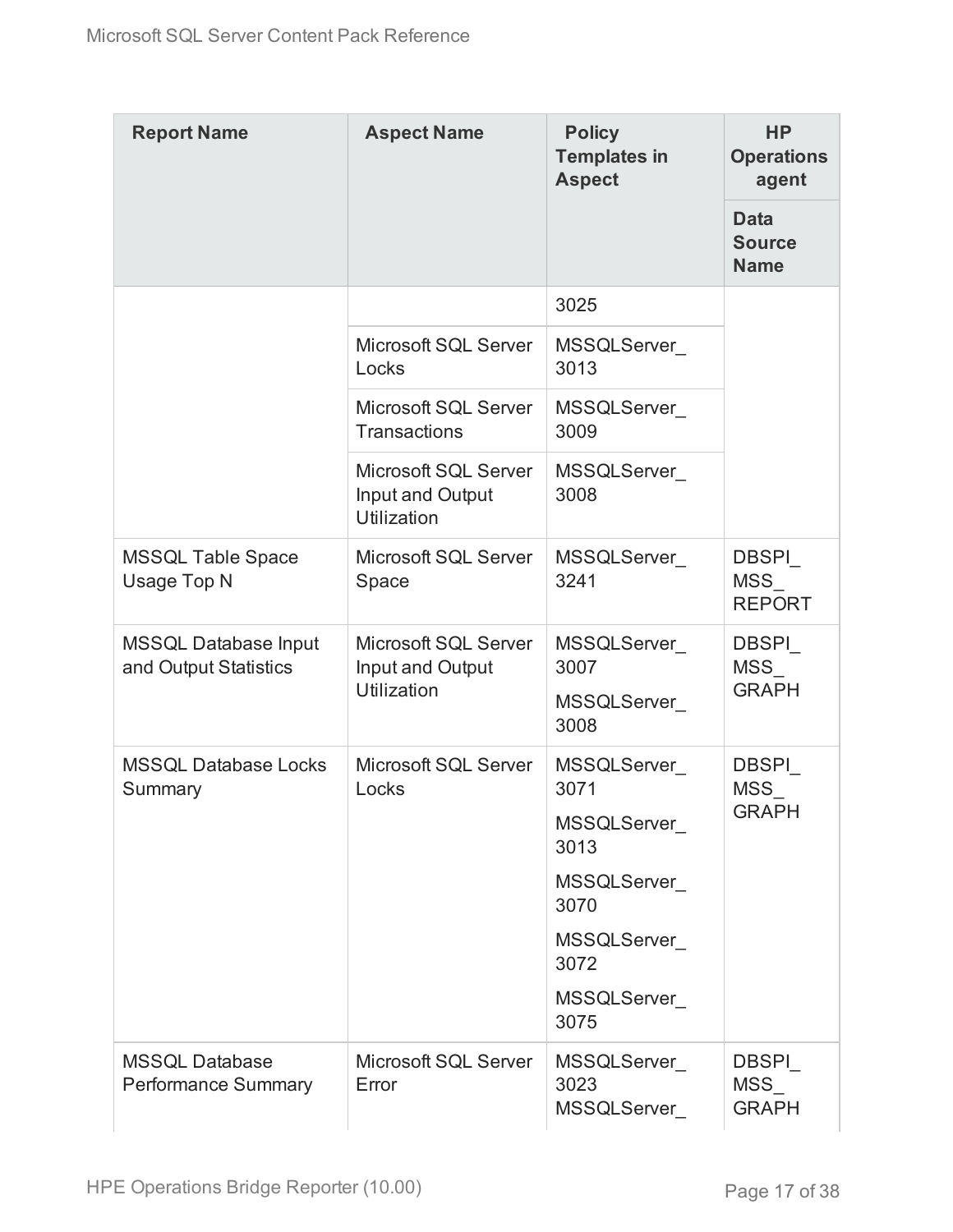| <b>Report Name</b>                                        | <b>Aspect Name</b>                                         | <b>Policy</b><br><b>Templates in</b><br><b>Aspect</b> | <b>HP</b><br><b>Operations</b><br>agent     |
|-----------------------------------------------------------|------------------------------------------------------------|-------------------------------------------------------|---------------------------------------------|
|                                                           |                                                            |                                                       | <b>Data</b><br><b>Source</b><br><b>Name</b> |
|                                                           |                                                            | 3024                                                  |                                             |
|                                                           | Microsoft SQL Server<br>Data Access Methods                | <b>MSSQLServer</b><br>3053                            | <b>DBSPI</b><br>MSS                         |
|                                                           |                                                            | <b>MSSQLServer</b><br>3054                            | <b>GRAPH</b>                                |
|                                                           |                                                            | <b>MSSQLServer</b><br>3051                            |                                             |
|                                                           |                                                            | <b>MSSQLServer</b><br>3052                            |                                             |
| <b>MSSQL Database Space</b><br><b>Usage Details</b>       | Microsoft SQL Server<br>Space                              | MSSQLServer<br>3240                                   | <b>DBSPI</b><br><b>MSS</b><br><b>REPORT</b> |
| <b>MSSQL Database Table</b><br><b>Space Usage Details</b> | Microsoft SQL Server<br>Space                              | MSSQLServer<br>3241                                   | <b>DBSPI</b><br><b>MSS</b><br><b>REPORT</b> |
| <b>MSSQL Instance</b><br><b>Availability Details</b>      | Microsoft SQL Server<br>Availability                       | MSSQLServer_<br>3243                                  | <b>DBSPI</b><br>MSS<br><b>REPORT</b>        |
| <b>MSSQL Server</b><br><b>Transaction Summary</b>         | Microsoft SQL Server<br><b>Transactions</b>                | <b>MSSQLServer</b><br>3064                            | <b>DBSPI</b><br><b>MSS</b>                  |
|                                                           |                                                            | <b>MSSQLServer</b><br>3066                            | <b>GRAPH</b>                                |
|                                                           |                                                            | <b>MSSQLServer</b><br>3067                            |                                             |
| <b>MSSQL Users</b><br><b>Connection Summary</b>           | Microsoft SQL Server<br>Processes and<br><b>Statistics</b> | MSSQLServer<br>3032<br><b>MSSQLServer</b><br>3026     | <b>DBSPI</b><br><b>MSS</b><br><b>GRAPH</b>  |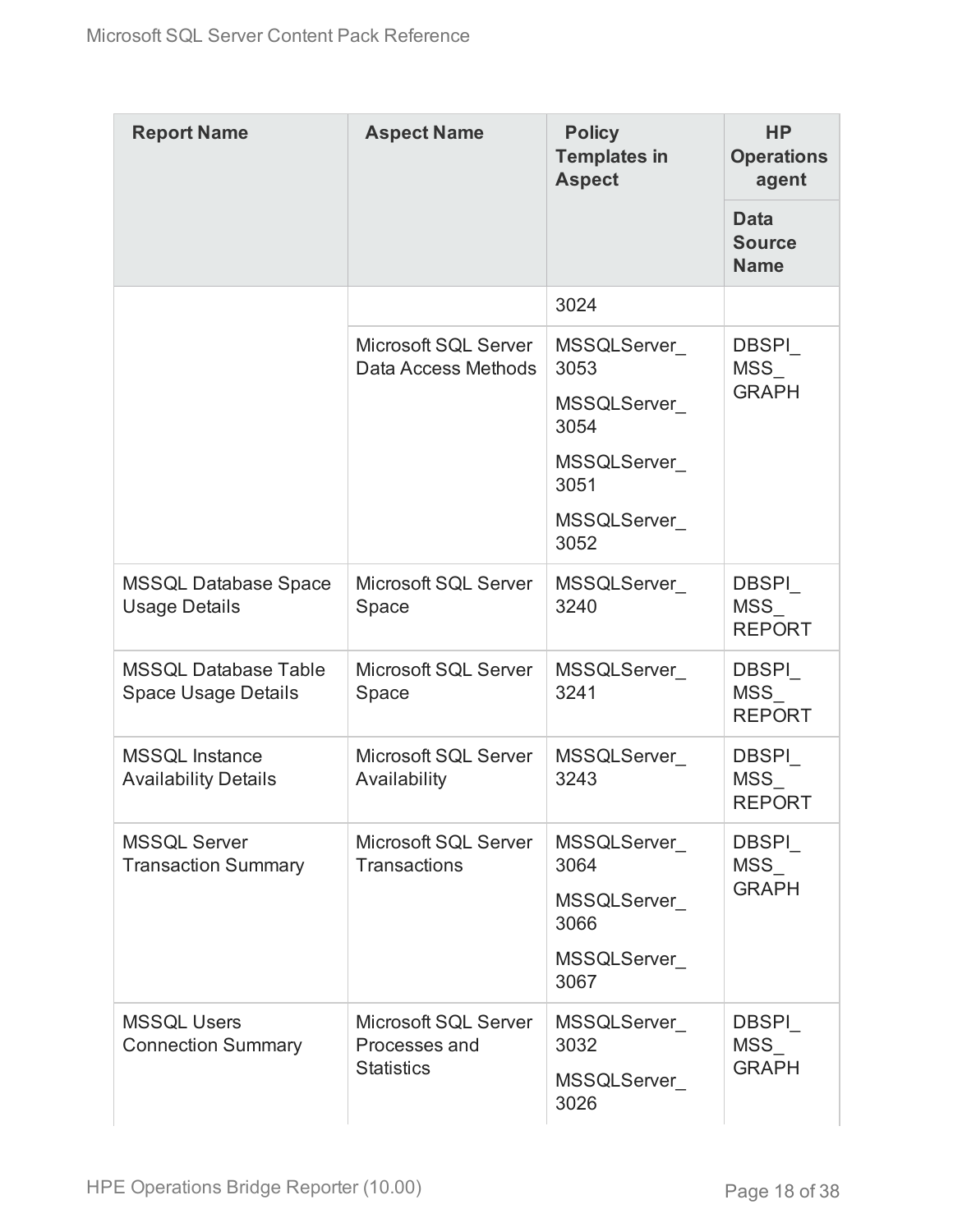| <b>Report Name</b>                                        | <b>Aspect Name</b>                   | <b>Policy</b><br><b>Templates in</b><br><b>Aspect</b> | <b>HP</b><br><b>Operations</b><br>agent     |
|-----------------------------------------------------------|--------------------------------------|-------------------------------------------------------|---------------------------------------------|
|                                                           |                                      |                                                       | <b>Data</b><br><b>Source</b><br><b>Name</b> |
| <b>MSSQL Virtual Device</b><br><b>Space Usage Details</b> | Microsoft SQL Server<br>Space        | MSSQLServer<br>3242                                   | <b>DBSPI</b><br><b>MSS</b><br><b>REPORT</b> |
| <b>MSSQL Virtual Device</b><br><b>Space Usage Details</b> | Microsoft SQL Server<br>Space        | MSSQLServer<br>3242<br>MSSQLServer_<br>3240           | <b>DBSPI</b><br><b>MSS</b><br><b>REPORT</b> |
| <b>MSSQL Instance</b><br>Availability                     | Microsoft SQL Server<br>Availability | MSSQLServer<br>3243                                   | DBSPI<br><b>MSS</b><br><b>REPORT</b>        |

**Note:** M031\_NumUsersCnt is not available in the SQL list.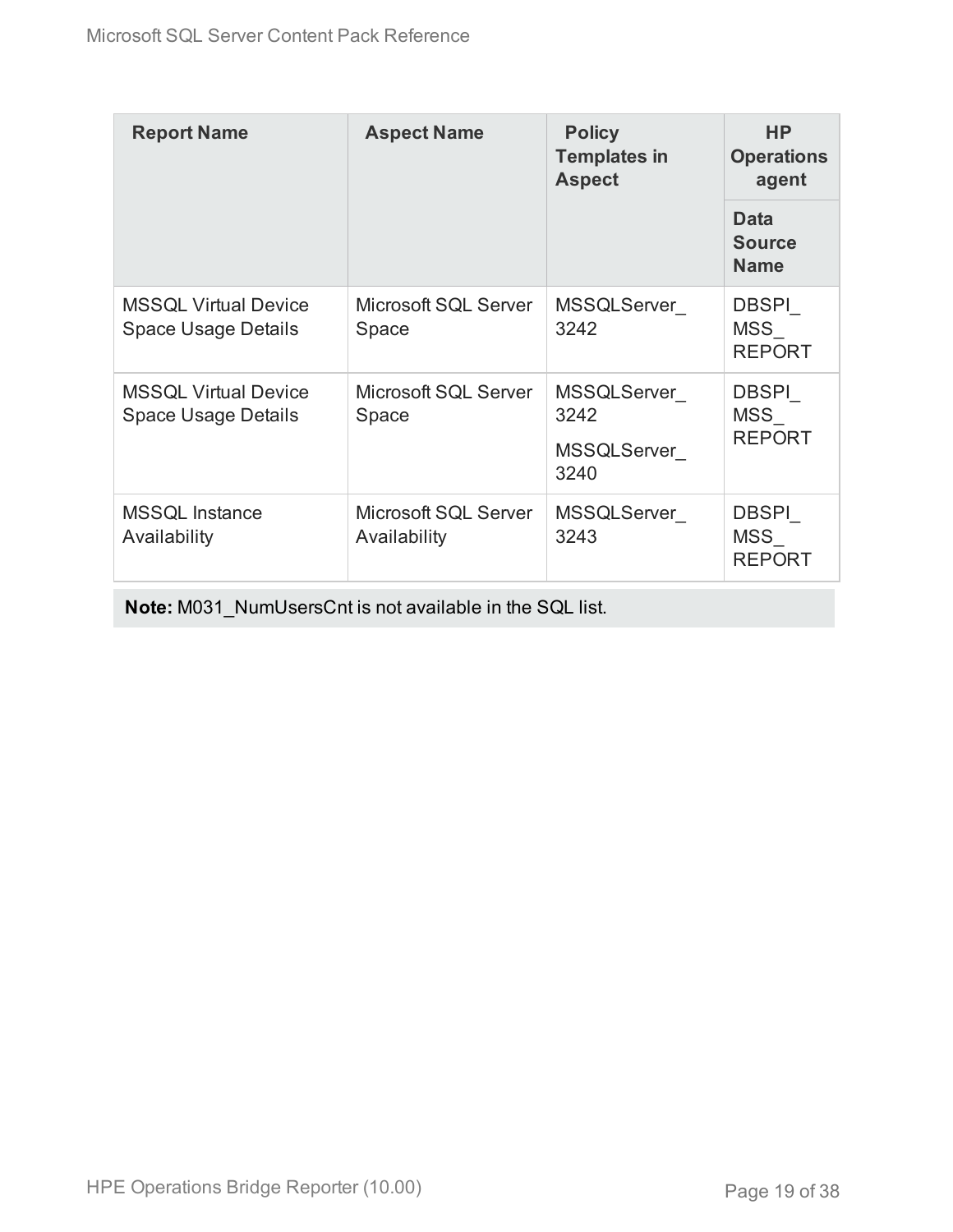# <span id="page-19-0"></span>Deploy Topology Views

To configure HPE OBR to collect domain-specific data, you need to deploy the topology views for Microsoft SQL Server Content Pack. These topology views contain specific CI attributes that Microsoft SQL Server Content Pack uses to collect the relevant data.

**Note:** The following deployment of topology views in HP BSM server is applicable only if the topology source is RTSM.

## <span id="page-19-1"></span>List of Content Pack and Topology Views to Deploy

The following table lists the topology views to deploy for Microsoft SQL Server Content Pack:

| <b>Content Pack</b>     | <b>View Name</b>                                  | <b>Location</b>                                                                    |
|-------------------------|---------------------------------------------------|------------------------------------------------------------------------------------|
| <b>On Windows</b>       |                                                   |                                                                                    |
| Microsoft SQL<br>Server | SHR DBMSSQL<br>Views.zip<br>SHR DBMSSQL<br>OM.zip | %PMDB<br>HOME%\packages\DatabaseMSSQL\ETL<br>DBMSSQL DBSPI.ap\source\cmdb<br>views |
| <b>On Linux</b>         |                                                   |                                                                                    |
| Microsoft SQL<br>Server | SHR DBMSSQL<br>Views.zip<br>SHR DBMSSQL<br>OM.zip | \$PMDB<br>HOME/packages/DatabaseMSSQL/ETL<br>DBMSSQL DBSPI.ap/source/cmdb<br>views |

### <span id="page-19-2"></span>HP BSM Server

To deploy the topology model views for the Microsoft SQL Server Content Pack in the HP BSM server, follow these steps:

1. In the web browser, type the following URL:

http://*<BSM system FQDN>*/bsm

where, *<BSM system FQDN>* is the FQDN of the HP BSM server.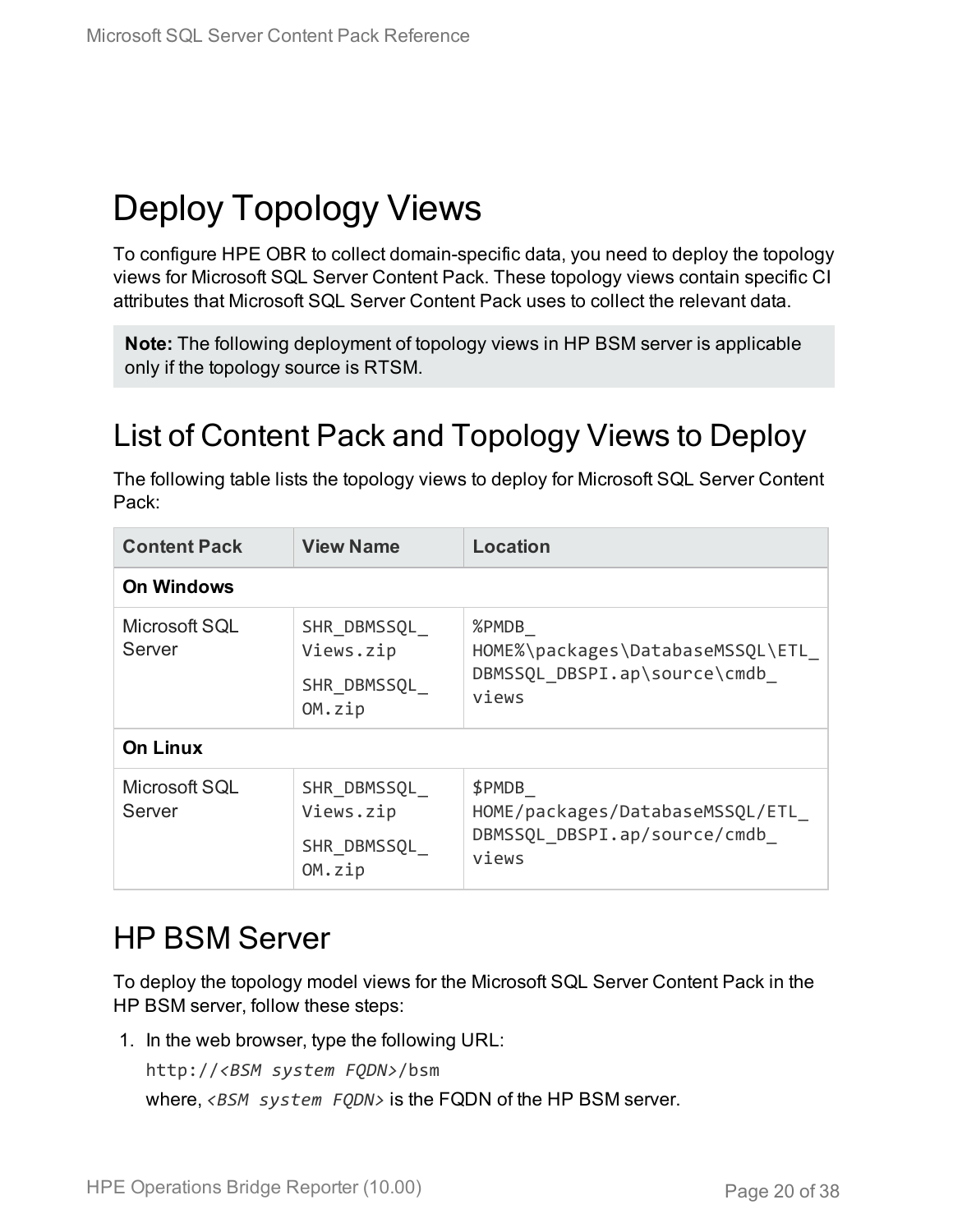**Note:** You can launch the HP BSM server from a system where HPE OBR is installed or any other local system. If you are launching from local system, ensure that you browse to the location mentioned in List of [Content](#page-19-1) Pack and [Topology](#page-19-1) Views to Deploy and copy the required views to your local system.

The Business Service Management Login page appears.

- 2. Type the login name and password and click **Log In**. The Business Service Management - Site Map appears.
- 3. Click **Administration > RTSM Administration**. The RTSM Administration page appears.

| ⇔            | <b>Business Service Management - Site Map</b><br>Applications $\star$ Admin $\star$ Help $\star$<br><b>MyBSM</b><br>Site Map | User: administrator<br><b>Full Screen View</b><br>Logout                                                         |
|--------------|------------------------------------------------------------------------------------------------------------------------------|------------------------------------------------------------------------------------------------------------------|
| Applications | Administration                                                                                                               | ◁▷■                                                                                                              |
|              |                                                                                                                              | Change the default page                                                                                          |
|              | <b>Service Health</b>                                                                                                        | <b>System Availability Management</b>                                                                            |
|              | View Management - View Builder  CI Indicators  Custom Image  CI Status<br>Alerts                                             | Summary                                                                                                          |
|              | Assignments - Health Indicator Assignments  KPI Assignments <br><b>Propagation Rules</b>                                     | <b>Metrics and Indicators</b><br><b>RTSM Administration</b>                                                      |
|              | Repositories - KPIs  Indicators  Business Rules  Context Menus                                                               | Modeling - IT Universe Manager  Modeling Studio  Impact Analysis<br>Manager  CI Type Manager  Enrichment manager |
|              | <b>Service Level Management</b>                                                                                              | Data Flow Management - Integration Studiol Discovery Control Panell                                              |
|              | <b>Agreements Manager</b>                                                                                                    | Data Flow Probe Set up  Adapter Management  Data Flow Probe Status                                               |
|              | <b>SLA Data Corrections</b>                                                                                                  | Administration - Package Manager  Scheduler  State Manager  CI life                                              |
|              | <b>SLA Alerts</b>                                                                                                            | ovde                                                                                                             |

4. Click **Administration > Package Manager**. The Package Manager page appears.

| <b>Business Service Management</b> - RTSM Administration                           |                                 |                           |          | <b>Full Screen View</b>             | User: administrator | Logout |
|------------------------------------------------------------------------------------|---------------------------------|---------------------------|----------|-------------------------------------|---------------------|--------|
| <b>MVBSM</b><br>♦<br>$\left\langle \left\langle \cdot \right\rangle \right\rangle$ | Applications v<br>Admin $\star$ | Help $\blacktriangledown$ | Site Map |                                     |                     |        |
| Administration > Package Manager                                                   |                                 |                           |          |                                     |                     |        |
| Modeling                                                                           | Data Flow Management            | Administration            |          |                                     |                     | ○○■    |
| Tools -<br>$View -$                                                                |                                 |                           |          |                                     |                     |        |
| 日<br>$-1.456$<br>$*$ $\alpha$ $\times$<br>國                                        | Q                               | G<br>Y                    | KI       |                                     |                     |        |
| $\angle$ Package Name                                                              | Category                        | Readme                    | Vers     | <b>Description</b>                  |                     |        |
| <b>Active Directory</b>                                                            | Applications                    | Readme                    | 11.0     | Active Directory topology discovery |                     |        |
| AlertsModel                                                                        |                                 |                           |          |                                     |                     | ≣      |
| AlertsTals<br>۱.                                                                   | Alerts                          |                           | 8.0      |                                     |                     |        |
|                                                                                    |                                 |                           |          |                                     |                     |        |

5. Click the **Deploy Packages to Server (from local disk)** icon. The **Deploy Package to Server** dialog box appears.

| Administration > Package Manager |                      |                                                 |
|----------------------------------|----------------------|-------------------------------------------------|
| Modeling                         | Data Flow Management | Administration                                  |
|                                  |                      |                                                 |
| Tools $\sim$<br>View -           |                      |                                                 |
| $\alpha \times \alpha$<br>÷      | Q                    | $\bullet \quad \nabla \quad \mathbb{R} \quad ?$ |
|                                  |                      | Deploy Packages to Server (from local disk)     |
| Active Directory                 |                      |                                                 |
| H<br>Alerts Model                |                      |                                                 |
| ÷<br>AlertsTals                  |                      |                                                 |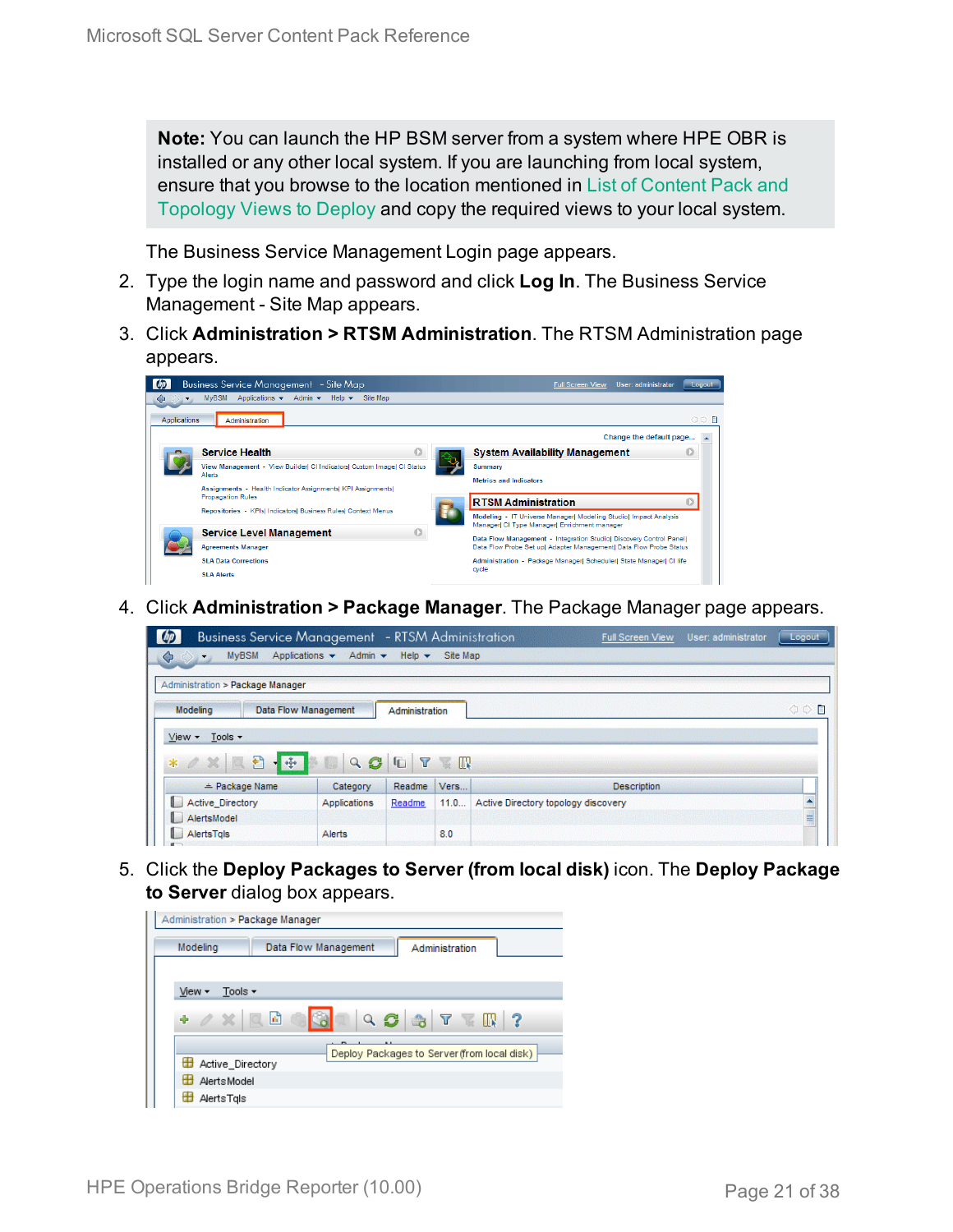6. Click the **Add** icon.

| <b>B</b> Deploy Packages to Server          |  |
|---------------------------------------------|--|
| Choose the package zip files to be deployed |  |
|                                             |  |
| Package (zip)                               |  |
|                                             |  |
|                                             |  |
|                                             |  |

The **Deploy Package to Server (from local disk)** dialog box appears.

7. Browse to the location of the Content Pack zip files, select the required files, and then click **Open**.

You can view and select the TQL and ODB views that you want to deploy under **Select the resources you want to deploy** in the **Deploy Package to Server (from local disk)** dialog box. Ensure that all the files are selected.

8. Click **Deploy** to deploy the Content Pack views.

You have successfully deployed the Content Packs views based on the type of deployment scenario selected for HPE OBR.

## <span id="page-21-0"></span>Deploy Topology Views in HP OMi 10 Server

To deploy the topology model views for the Microsoft SQL Server Content Pack in the HP OMi 10 server, follow these steps:

1. In the web browser, type the following URL:

```
http://<OMi system FQDN>/omi
```
where, *<OMi system FQDN>* is the FQDN of the HP OMi server.

**Note:** You can launch the HP OMi server from a system where HPE OBR is installed or any other local system. If you are launching from local system, ensure that you browse to the location mentioned in List of [Content](#page-19-1) Pack and [Topology](#page-19-1) Views to Deploy and copy the required views to your local system.

The Operations Manager i Login page appears.

- 2. Type the login name and password and click **Log In**. The Operations Manager i Workspace page appears.
- 3. Click **Administration > RTSM Administration > Package Manager**.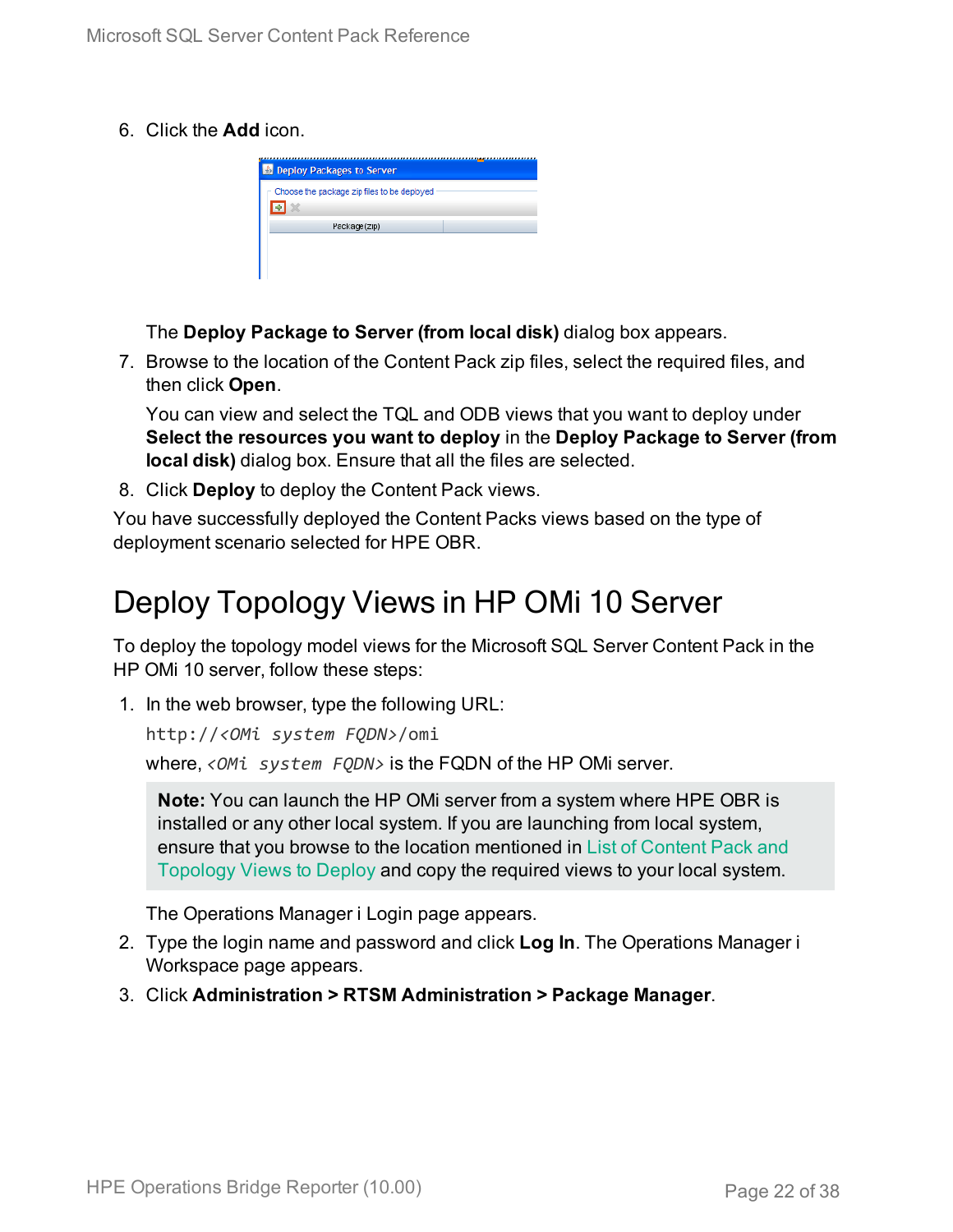| <b><i>OD</i></b> Operations Manager i<br>Workspaces $\smile$    | Administration $\sim$<br>Q search for menu items |                 |                                                               | $\mathbf{A}$ admin $\sim$ | $\bullet$ |  |
|-----------------------------------------------------------------|--------------------------------------------------|-----------------|---------------------------------------------------------------|---------------------------|-----------|--|
| Workspaces > My Workspace                                       |                                                  |                 |                                                               | Ħ.<br>$\mathbb{H}$        |           |  |
| 360° View x                                                     | > Event Processing<br>УÇ                         |                 |                                                               |                           |           |  |
| Hierarchy                                                       |                                                  |                 |                                                               |                           |           |  |
| ×.<br>Þ<br>EUM_BSMR<br>Y<br>[Select a Filter]<br>$\overline{Y}$ | ō<br>> Service Health                            |                 |                                                               |                           |           |  |
| Name                                                            | $\sim$ RTSM Administration                       |                 |                                                               |                           |           |  |
| E EUM_BSMR                                                      | <b>Modeling</b><br><b>IT Universe Manager</b>    |                 | <b>Data Flow Management</b><br><b>Reconciliation Priority</b> |                           |           |  |
| $\boxed{0}$ 1                                                   | <b>Modeling Studio</b>                           |                 | <b>Integration Studio</b>                                     |                           |           |  |
| Ë<br>16.55.245.42                                               | <b>Impact Analysis Manager</b>                   |                 | <b>Discovery Control Panel</b>                                |                           |           |  |
| $\bigotimes$ 16.59.1.1 - 16.59.50.255                           | <b>CI Type Manager</b>                           |                 | <b>Data Flow Probe Setup</b>                                  |                           |           |  |
|                                                                 | <b>Enrichment manager</b>                        |                 | <b>Adapter Management</b>                                     |                           |           |  |
| $\bigotimes$ 16.59.101.1 - 16.59.150.255                        |                                                  |                 | <b>Data Flow Probe Status</b>                                 |                           |           |  |
| $\bigcirc$ 16.59.151.1 - 16.59.255.1                            | <b>Administration</b>                            |                 |                                                               |                           |           |  |
| $16.59.42.70 - 16.59.42.70$                                     | <b>Package Manager</b>                           |                 |                                                               |                           |           |  |
|                                                                 | Scheduler                                        | Package Manager |                                                               |                           |           |  |
|                                                                 | <b>State Manager</b>                             |                 |                                                               |                           |           |  |
| 16.59.67.149<br>L)                                              | <b>CI Life Cycle</b>                             |                 |                                                               |                           |           |  |
| $\bigcirc$ 2                                                    |                                                  |                 |                                                               |                           |           |  |
| $\bigcirc$ 4                                                    | Ö<br>> Setup and Maintenance                     |                 |                                                               |                           |           |  |
| Active                                                          | > Users<br>22                                    |                 |                                                               |                           |           |  |

The Package Manager page appears.

4. Click the **Deploy Packages to Server (from local disk)** icon. The **Deploy Package to Server** dialog box appears.

| <b>Operations Manager i</b>                                                                                                                                                                                                                                                        | Workspaces $\sim$                                                       |        | Administration $\sim$ |          | Q search for menu items             | $\lambda_i$ admin $\sim$ | $\bullet$ |
|------------------------------------------------------------------------------------------------------------------------------------------------------------------------------------------------------------------------------------------------------------------------------------|-------------------------------------------------------------------------|--------|-----------------------|----------|-------------------------------------|--------------------------|-----------|
|                                                                                                                                                                                                                                                                                    | Administration > RTSM Administration > Administration > Package Manager |        |                       |          |                                     |                          |           |
| View - Tools - Help -                                                                                                                                                                                                                                                              |                                                                         |        |                       |          |                                     |                          |           |
| $* \angle \times \Box \boxtimes \cdot \textcolor{red}{\bullet} \textcolor{red}{\neq} \Box \textcolor{red}{\circ} \textcolor{blue}{\bullet} \textcolor{red}{\bullet} \textcolor{red}{\bullet} \boxtimes \textcolor{red}{\bullet} \textcolor{red}{\bullet} \textcolor{red}{\bullet}$ |                                                                         |        |                       |          |                                     |                          |           |
| ≐ Package N Deploy packages to server (from local disk)                                                                                                                                                                                                                            |                                                                         | Readme | Version               | Build Nu | <b>Description</b>                  |                          |           |
| Active_Directory                                                                                                                                                                                                                                                                   | Applications                                                            | Readme | 13.0-1179             | 1179     | Active Directory topology discovery |                          |           |
| AlertsModel                                                                                                                                                                                                                                                                        |                                                                         |        |                       |          |                                     |                          |           |
| AlertsTqls                                                                                                                                                                                                                                                                         | Alerts                                                                  |        | 8.0                   |          |                                     |                          |           |

5. Click the **Add** icon.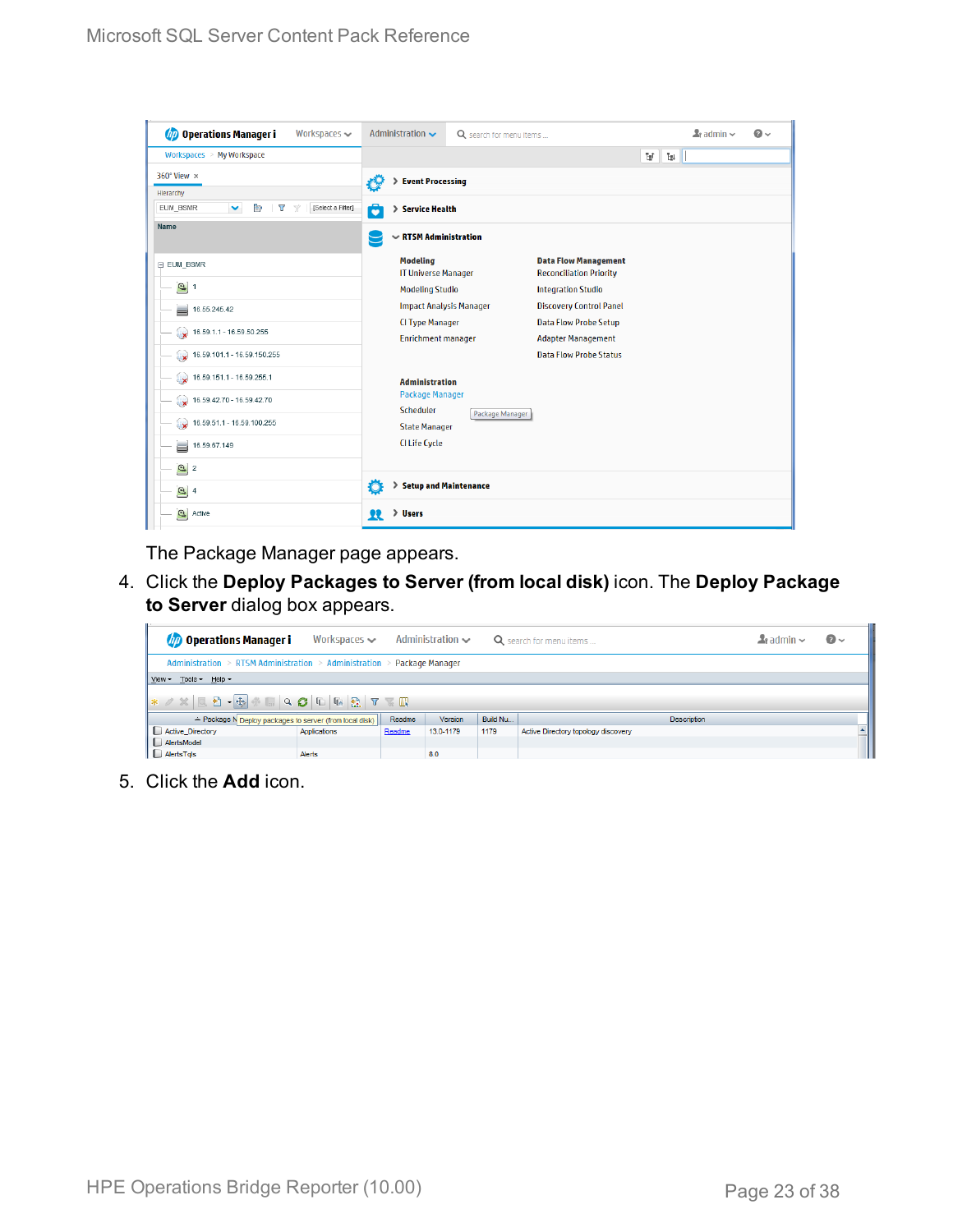| Deploy Packages to Server                   |        | ×      |
|---------------------------------------------|--------|--------|
| Choose the package zip files to be deployed |        |        |
| 中<br>$\chi$                                 |        |        |
| Package(zip)<br>Add                         | Path   |        |
|                                             |        |        |
|                                             |        |        |
|                                             |        |        |
|                                             |        |        |
|                                             |        |        |
| Select the resources you want to deploy     |        |        |
| 名马路                                         |        |        |
|                                             |        |        |
|                                             |        |        |
|                                             |        |        |
|                                             |        |        |
|                                             |        |        |
|                                             |        |        |
|                                             |        |        |
|                                             | Deploy | Cancel |

The **Deploy Package to Server (from local disk)** dialog box appears.

6. Browse to the location of the Content Pack zip files, select the required files, and then click **Open**.

You can view and select the TQL and ODB views that you want to deploy under **Select the resources you want to deploy** in the **Deploy Package to Server (from local disk)** dialog box. Ensure that all the files are selected.

7. Click **Deploy** to deploy the Content Pack views.

You have successfully deployed the Content Packs views based on the type of deployment scenario selected for HPE OBR.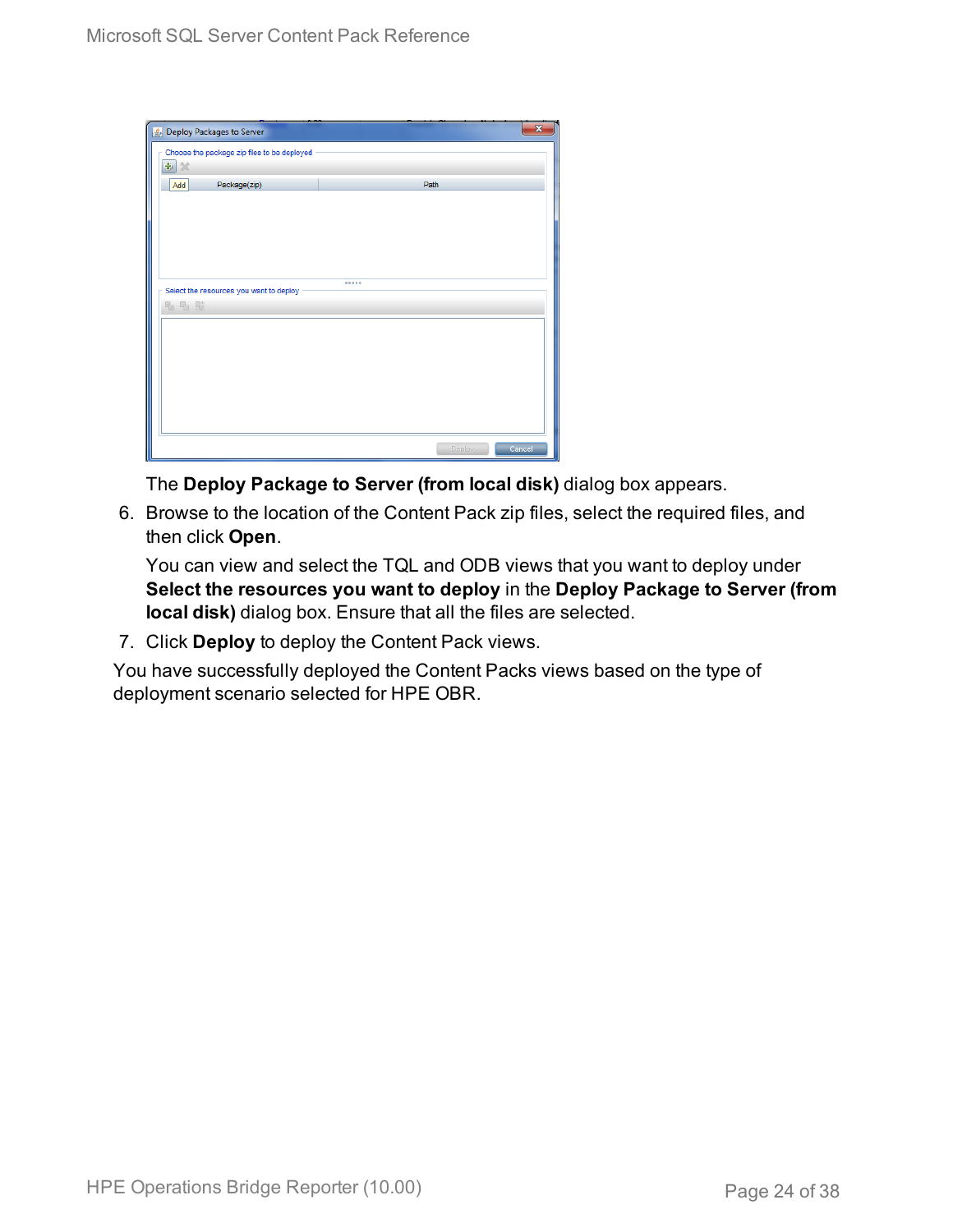# <span id="page-24-0"></span>Install the Content Pack

Before you begin to install the Content Packs, check the availability and integrity of the data sources.

## <span id="page-24-1"></span>Check Availability and Integrity of Data Sources

OBR enables you to check the availability and integrity of data sources prior to installing Content Packs.

1. Launch the following page:

http://*<OBR Server FQDN>*:<port>/BSMRApp/dscheck.jsf

2. To check the data sources related to RTSM, click **RTSM**.

Click **View** to see the results. Results include the list of missing mandatory CI types and attributes.

3. To check the data sources in the HP Operations agent, click **PA**.

Click **View** to see the results. Results include a status summary of nodes and missing policies.

### <span id="page-24-2"></span>Selecting the Content Pack Components

A typical Content Pack consists of three components - the Domain, Extraction Transformation Loading (ETL), and Application components.

The following figure shows the typical data flow between the components of the Content Pack: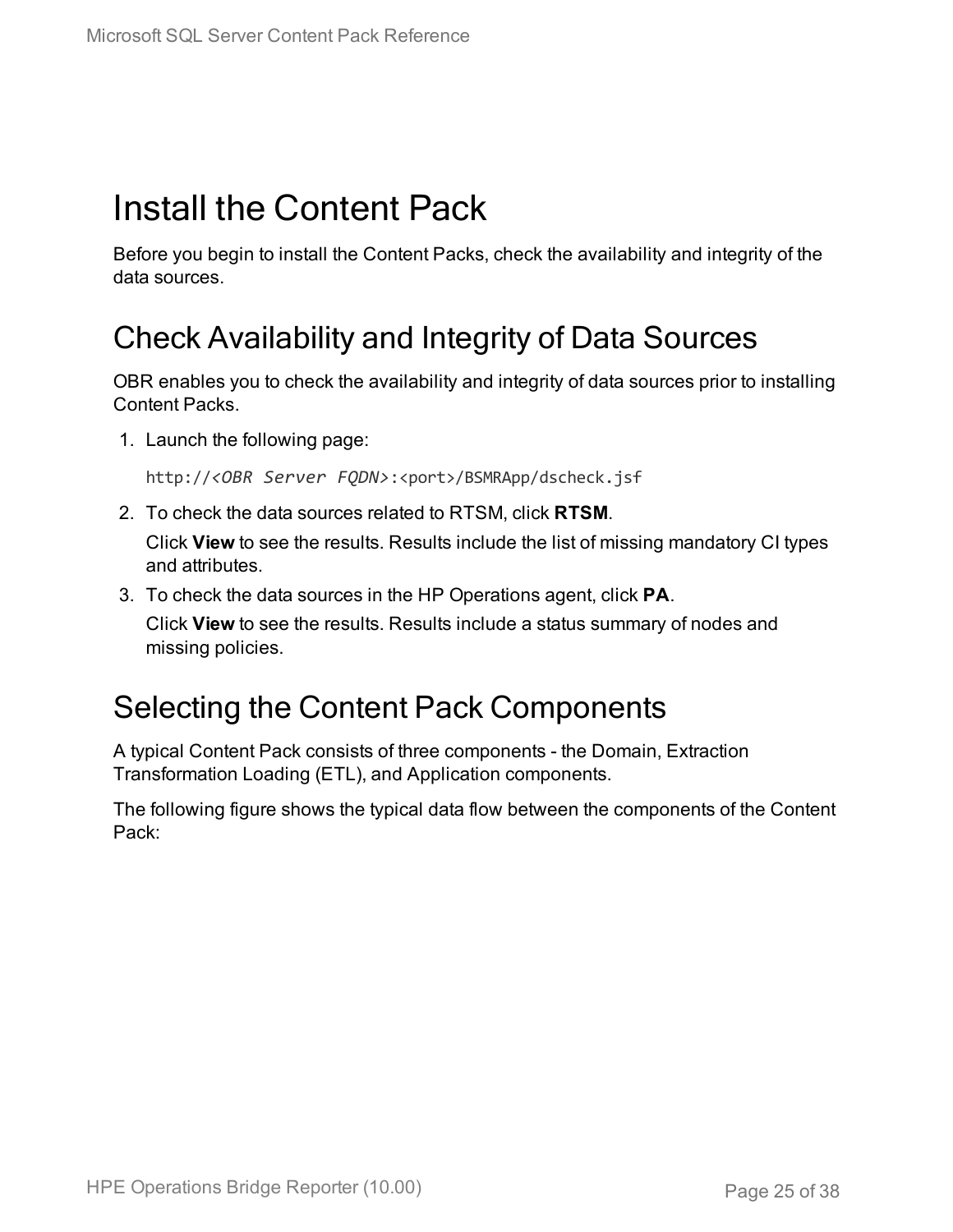

- **Domain component**: The Domain or Core Domain component defines the data model for a particular Content Pack. It contains the rules for generating the relational schema. It also contains the data processing rules, including a set of standard preaggregation rules, for processing data into the database. The Domain component can include the commonly-used dimensions and cubes, which can be leveraged by one or more Report Content Pack components. The Domain Content Pack component does not depend on the configured topology source or the data source from where you want to collect data.
- <sup>l</sup> **ETL (Extract, Transform, and Load) component**: The ETL Content Pack component defines the collection policies and the transformation, reconciliation, and staging rules. It also provides the data processing rules that define the order of execution of the data processing steps.

A single data source app.lication can have multiple ETL components. For example, you can have one ETL component for each virtualization technology supported in Performance Agent such as Oracle Solaris Zones, VMware, IBM LPAR, and Microsoft HyperV. The ETL component can be dependent on one or more Domain components. In addition, you can have multiple ETL components feeding data into the same Domain component.

The ETL Content Pack component is data source dependent. Therefore, for a particular domain, each data source application has a separate ETL Content Pack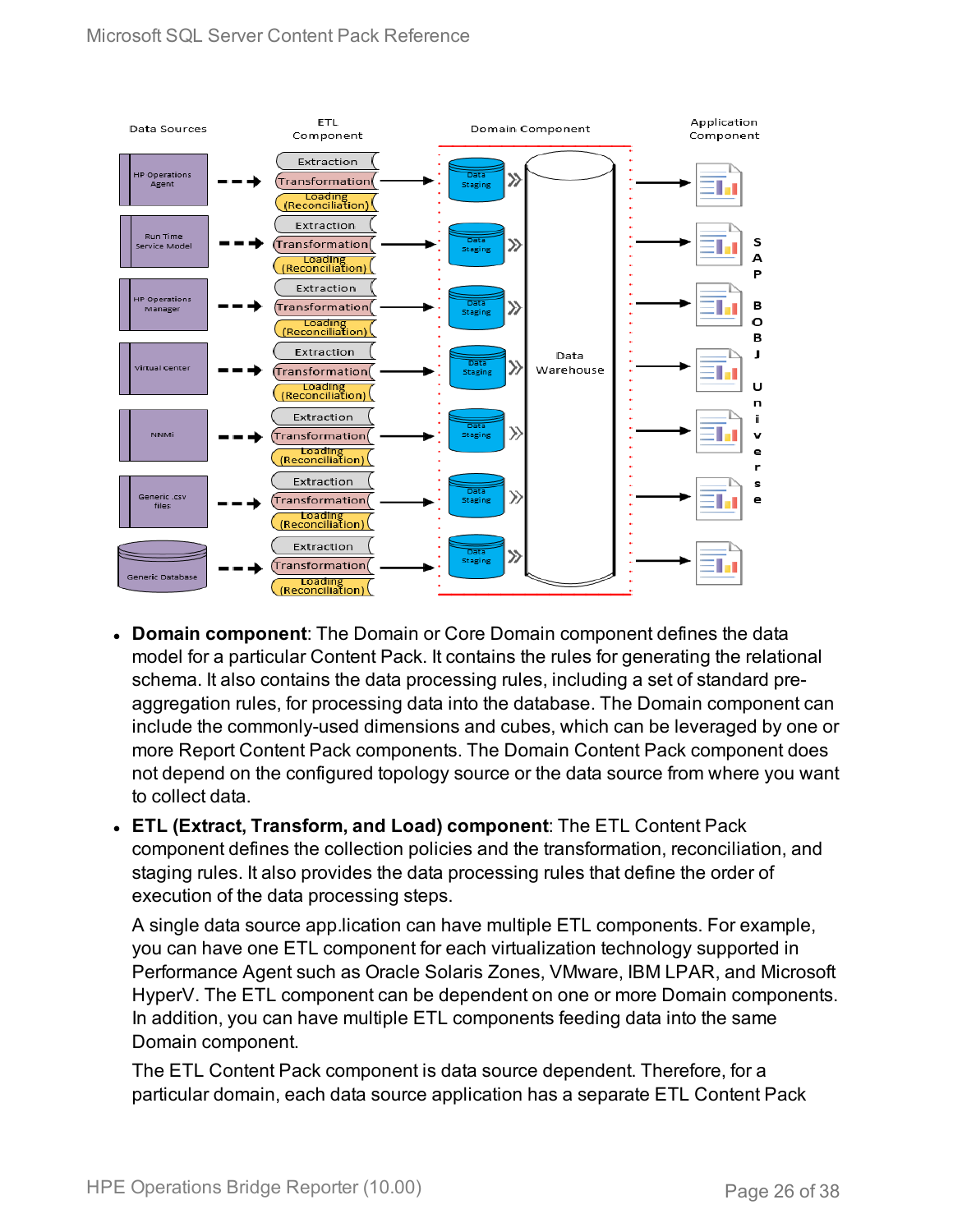component. For example, if you want to collect system performance data from the HP Operations Agent, you must install the SysPerf\_ETL\_PerformanceAgent component. If you want to collect system performance data from HP SiteScope, you must install either SysPerf\_ETL\_SiS\_API (sourcing data logged in API) or SysPerf\_ ETL SiS DB (sourcing data logged in BSM Profile database).

**Application component**: The Application Content Pack component defines the application-specific aggregation rules, business views, SAP BOBJ universes, and the reports for a particular domain. Report components can be dependent on one or more Domain components. This component also provides the flexibility to extend the data model that is defined in one or more Domain components.

The list of Content Pack components that you can install depends on the topology source that you configured during the post-install configuration phase of the installation. Once the topology source is configured, the Deployment Manager filters the list of Content Pack components to display only those components that can be installed in the supported deployment scenario. For example, if RTSM is the configured topology source, the Deployment Manager only displays those components that can be installed in the SaOB and APM deployment scenarios.

### <span id="page-26-0"></span>Install the Content Pack in Deployment Manager

To install the required Microsoft SQL Server Content Pack, follow these steps:

1. Launch the Administration Console in a web browser using the following URL:

http://*<OBR\_Server\_FQDN>*:21411

2. In the Administration Console, click **Administration > Deployment Manager**. The Deployment Manager page is displayed.

If you are installing this Content Pack to generate reports on data from HPOM, BSM, or OMi, select the following and click Install/Upgrade:

To install this Content Pack and to generate reports on data from HPOM, BSM, or OMi, make the following selections:

- MicrosoftSQLServer ETL DBSPI (10.00.000)
- MicrosoftSQLServer\_Domain (10.00.000)
- MicrosoftSQLServer\_Reports (10.00.000)

**Tip:** Install the following dependent Content Packs (and their components) along with this Content Pack for it to function: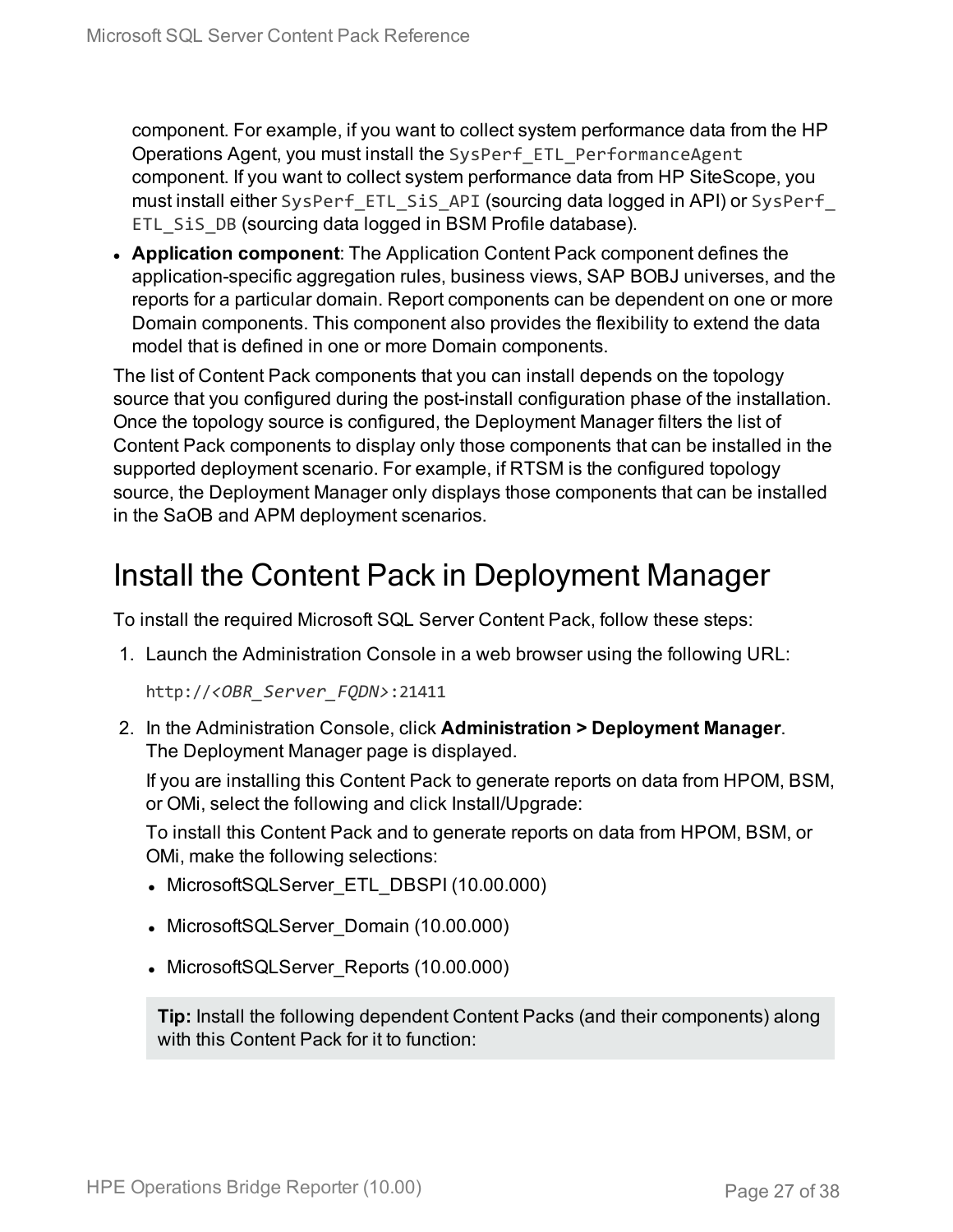- Core
	- <sup>o</sup> Core\_Domain
- System Performance
	- <sup>o</sup> SysPerf\_Domain

**Note:** The dependent domain content pack get selected automatically, you have to select only the ETLs based on the topology source.

**Note:** For more details on ETLs, see *HPE Operations Bridge Reporter Content Pack Release Notes*.

3. Click **Install/Upgrade** to install the Content Packs.

The color of the status column changes for all the selected Content Packs. An Installation Started status appears in the **Status** column for Content Pack that is currently being installed. The Deployment Manager page automatically refreshes itself to display the updated status. Once the installation completes, an Installation Successful status appears. If the installation fails, an Installation Failed status appears.

**Note:** The timer service will be stopped automatically during install/uninstall/upgrade operation and will be started once operation is complete.

4. Click the link in the **Status** column for more information about the installation process.

The Content Pack Component Status History window is displayed. It displays the details of the current and historical status of that Content Pack component's installation.

**Note:** During install/uninstall process, Deployment Manager does not allow you to interrupt the process. Instead, you must wait till the current process is complete before you can perform any other operations on the Deployment Manager page.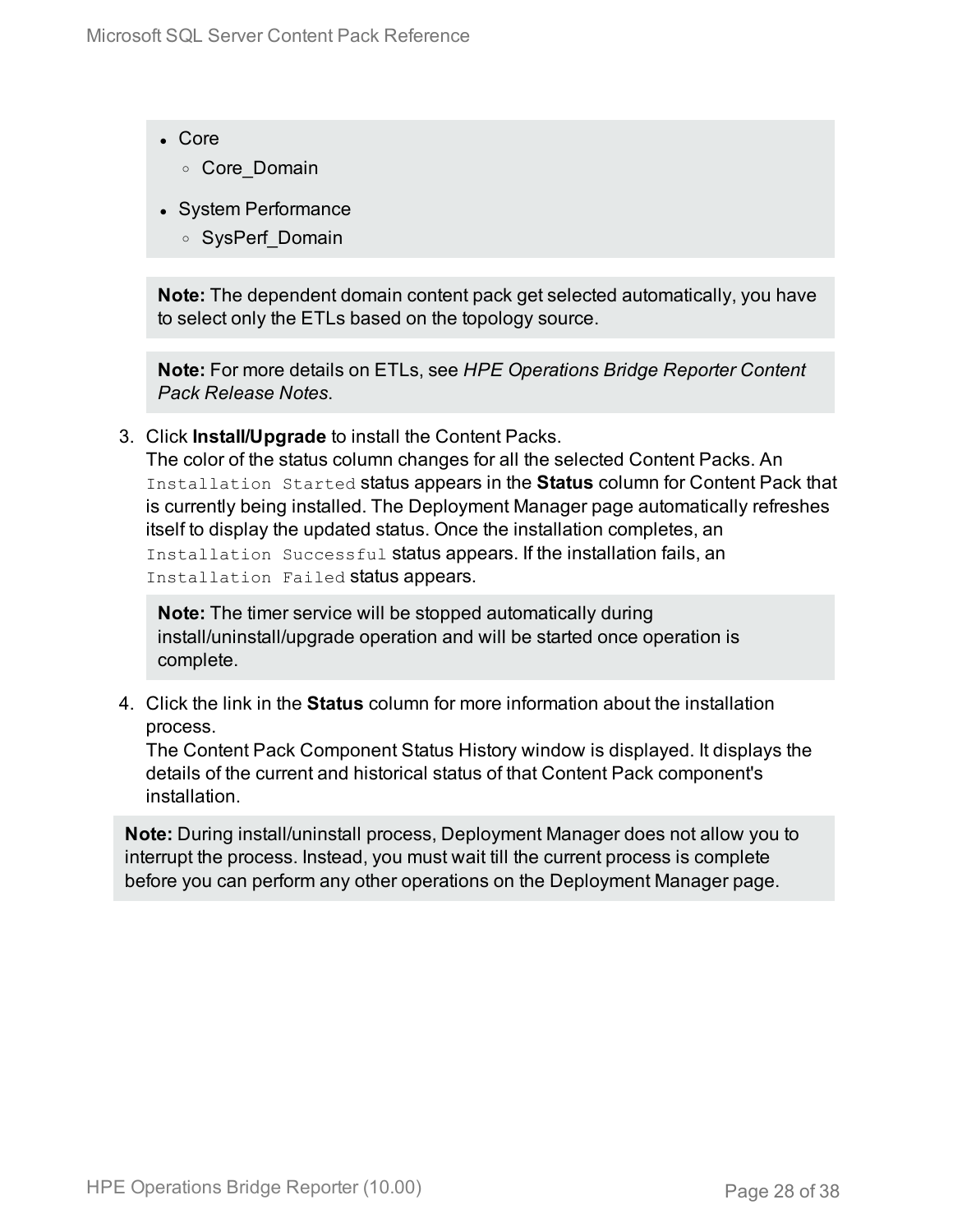# <span id="page-28-0"></span>Data Source Collection Configuration

After installing Content Packs, you must configure HPE OBR to collect required data from various data collectors. The data collectors work internally within the HPE OBR infrastructure to collect the data. Therefore, you cannot directly interface with these collectors. Instead, you can specify the data sources from where the collectors can collect the data through the Administration Console.

## <span id="page-28-1"></span>Configuring the HP Operations Agent Data Source

In the RTSM deployment scenario, you do not have to create new HP Operations Agent data source connections. Because, by default, all the nodes on which HP Operations Agent is installed are automatically discovered when the topology information is collected. These data sources or nodes are listed in the HP Operations Agent Data Source page of the Administration Console.

To view the list of HP Operations Agent data sources, follow these steps:

- 1. In the **Administration Console**, click **Data Source Configuration > HP Operations Agent**. The **HP Operations Agent Data Source** page appears.
- 2. To view detailed information about the HP Operations Agent data sources, click the Domain name or the number in the **HP Operations Agent Data Source Summary** table. The **HP Operations Agent Data Source Details** table appears.
- 3. To change the data collection schedule for one or more hosts, specify a polling time between 1 and 24 hours in the **Hrs** box in the **Schedule Polling Frequency** column.
- 4. Click **Save** to save the changes. A Saved Successfully message appears in the Information message panel.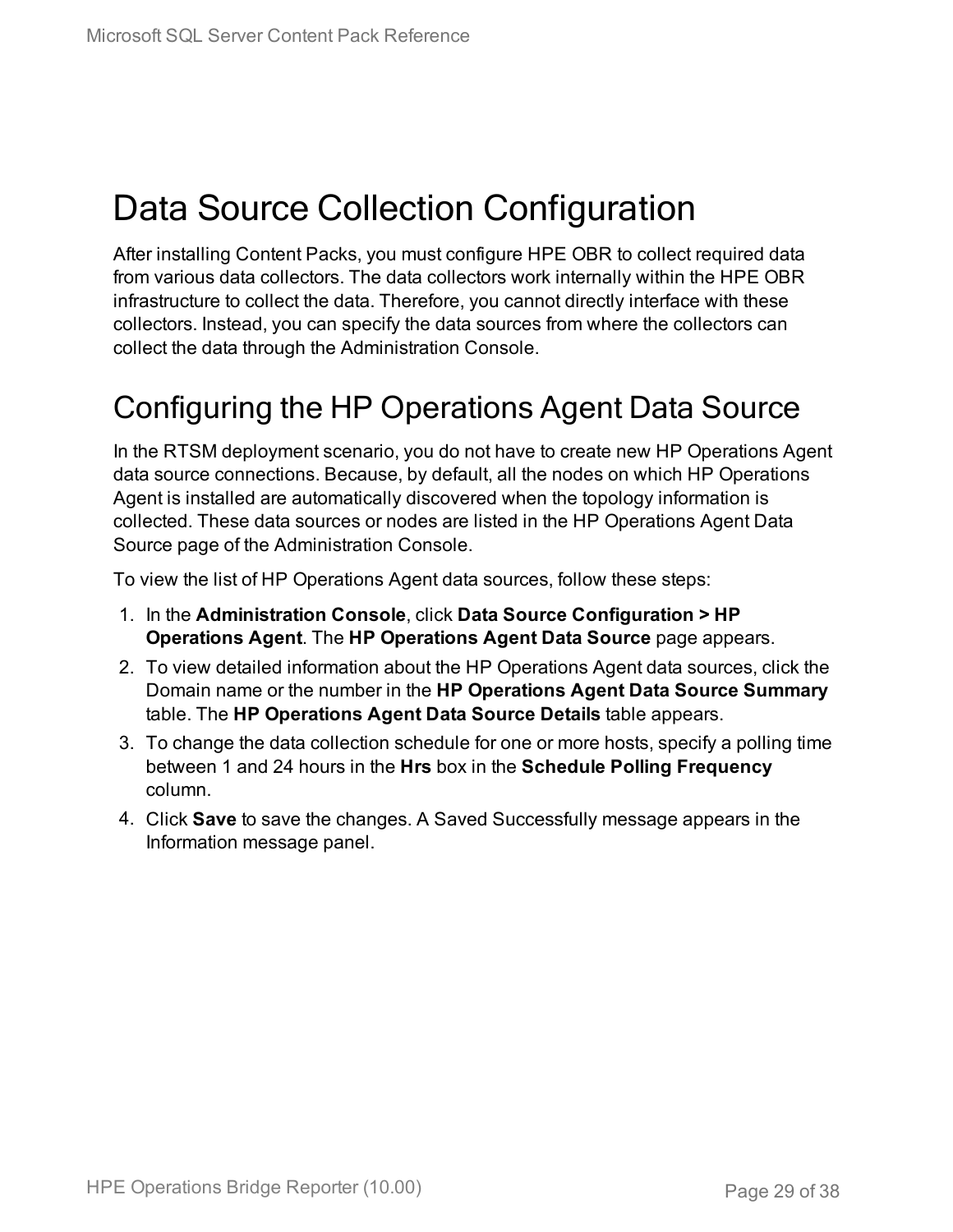# <span id="page-29-0"></span>Report Navigation

The Microsoft SQL Server reports are categorized into high-level Executive Summary and detailed Performance reports. You can navigate from the higher-level reports to the detailed reports through the various cross launch and hyperlink features. For example, you may start with the MS-SQL Performance Summary for an overall summary of the database performance and then navigate to the detailed reports for specific information.

The Microsoft SQL Server reports display performance, health, and resource requirement information for the following:

- SQL Server databases available in your environment
- Instances running on these database servers

These reports also help to analyze the database performance impact in the context of an associated Business Service, Business Application, or a Group.

#### **New Microsoft SQL Server Content Pack Report**

The following is the new Microsoft SQL Server report:

**MSSQL Instance Availability** - Provides information about the availability of the database instances that are running on selected node over a period of time. Displays the availability details of Microsoft SQL instances, as a heat-map based on predetermined thresholds, for every hour across the selected time period.

**Note:** This availability report presents the instance availability information for the application. This report should not to be used for uptime calculation.

| <b>Availability</b> | Color |
|---------------------|-------|
| < 90                |       |
| $> 90$ and $< 95$   |       |
| > 95                |       |

#### **Report Navigation**

Report navigation can vary depending on the use-cases around which these reports are designed. The following diagram shows a way to navigate the reports: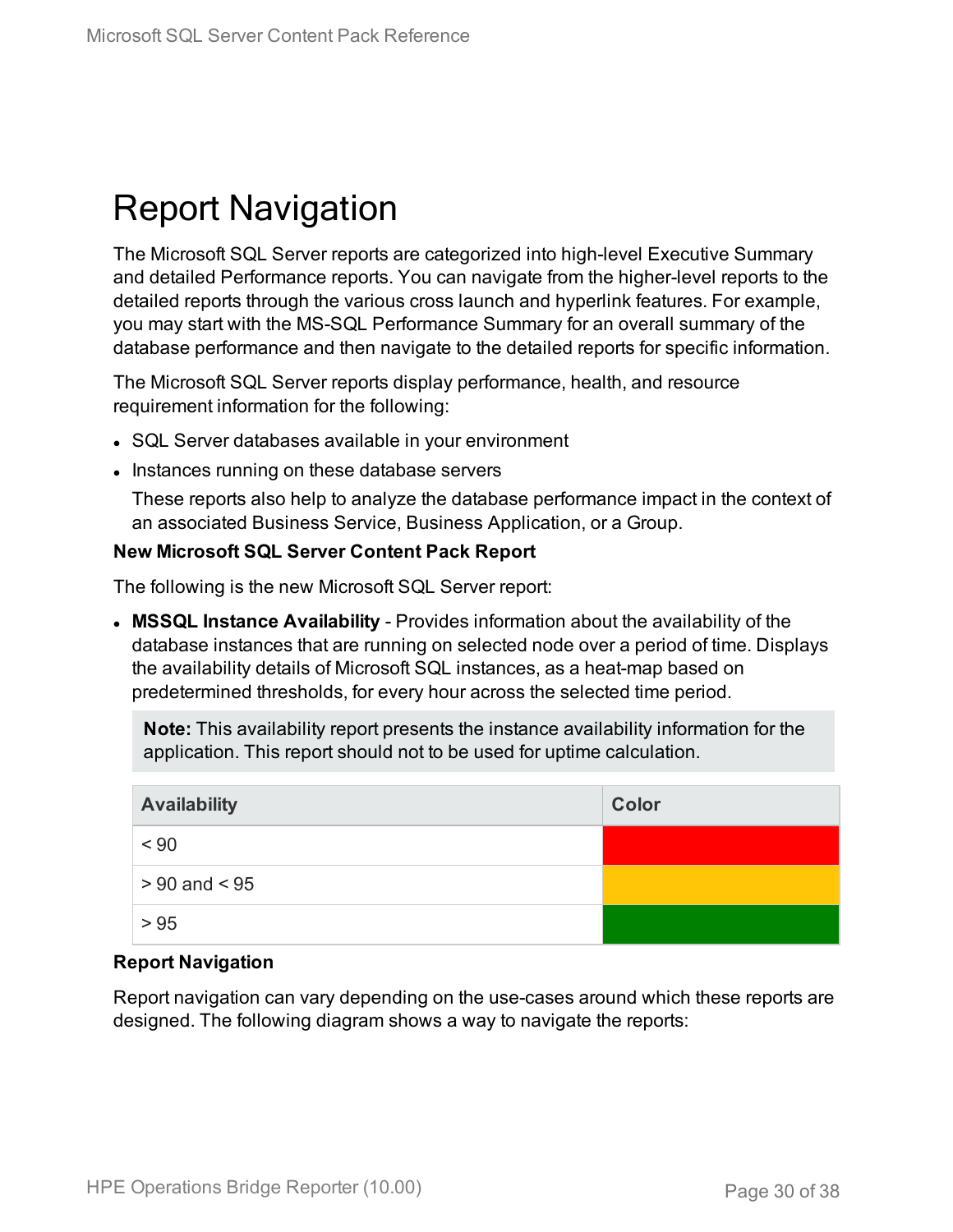- System Management Domain reports



## <span id="page-30-0"></span>Use Cases

This section provides information on use cases for Microsoft SQL Server reports. The following table provides description, user, and report name for the use cases:

| <b>Description</b>                                                                                                          | User                 | <b>Report Name</b>                                               |
|-----------------------------------------------------------------------------------------------------------------------------|----------------------|------------------------------------------------------------------|
| To view the performance metrics of the MSSQL<br>instances in a node with the resource utilization<br>at the node level      | Executive<br>Summary | <b>MSSQL</b><br>Performance<br>Summary                           |
| To view the top N tables based on the space<br>used for the selected database instance and<br>database                      | Executive<br>Summary | <b>MSSQL Table</b><br>Space Usage Top N                          |
| To view the top N databases and virtual devices<br>based on the space used among the various<br>intances of a selected node | Executive<br>Summary | <b>MSSQL Database</b><br>and Virtual Device<br>Space Usage Top N |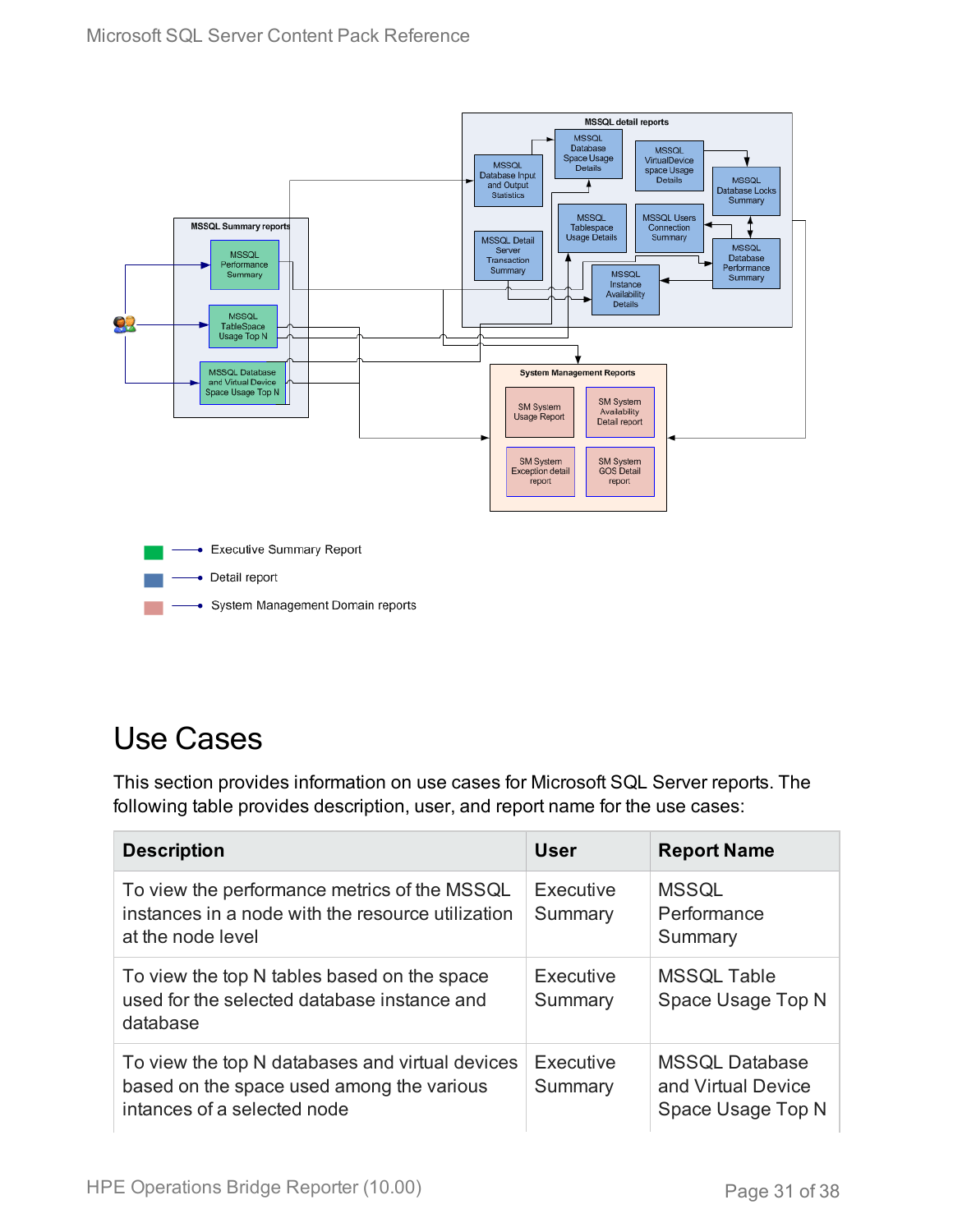| <b>Description</b>                                                                                                                   | <b>User</b> | <b>Report Name</b>                                                  |
|--------------------------------------------------------------------------------------------------------------------------------------|-------------|---------------------------------------------------------------------|
|                                                                                                                                      |             |                                                                     |
| To view the average outstanding read and write<br>rate for each of selected database instance                                        | Performance | <b>MSSQL Database</b><br>Input and Output<br><b>Statistics</b>      |
| To correlate the number of transactions against<br>the growth of logs for each of the selected<br>database instance                  | Performance | <b>MSSQL Detail</b><br><b>Server Transaction</b><br>Summary         |
| To view the trend space used by all the<br>databases over a period of time for each of the<br>selected database instances            | Performance | <b>MSSQL Database</b><br>Space Usage<br><b>Details</b>              |
| To view the trend of space used by all the<br>tables over a period of time for each of the<br>selected databases in a given instance | Performance | <b>MSSQL Database</b><br><b>Table Space Usage</b><br><b>Details</b> |
| To view the trend of space used by all virtual<br>device over a period of time for each of the<br>selected database instance         | Performance | <b>MSSQL Virtual</b><br><b>Device Space</b><br><b>Usage Details</b> |
| To view the total number of users connected<br>over a period of time for each of the selected<br>database instance                   | Performance | <b>MSSQL Users</b><br>Connection<br>Summary                         |
| To view the details of locks over a period of time<br>for each of the selected database instance                                     | Performance | <b>MSSQL Database</b><br><b>Locks Summary</b>                       |
| To view the input/output performance details<br>over a period of time for each of the selected<br>database instance                  | Performance | <b>MSSQL Database</b><br>Performance<br>Summary                     |
| To view the availability over a period of time for<br>each of the selected database instance                                         | Performance | <b>MSSQL Instance</b><br><b>Availability Details</b>                |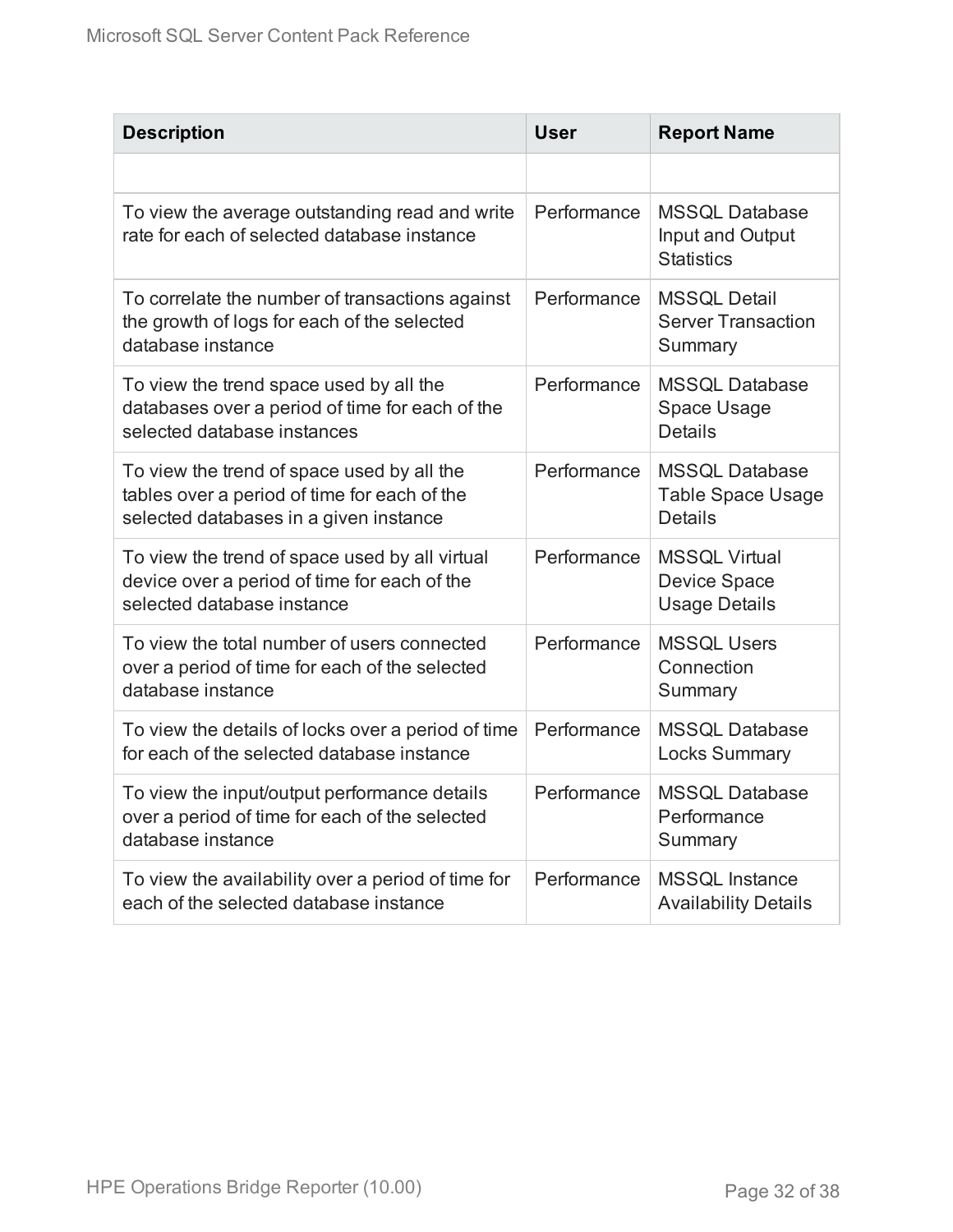# <span id="page-32-0"></span>Appendix

This section provides information on [Terminology](#page-32-1), [Calculating](#page-35-0) Microsoft SQL Server Instance [Availability](#page-35-0), and Metric [Mapping](#page-36-0) for Reports.

## <span id="page-32-1"></span>Appendix A: Terminology

#### **Table Space usage**

- **.** Space Allocated (MB): Total space, in megabytes (MB), allocated for a database table
- <sup>l</sup> **Free Space (MB)**: Total space, in MB, within a database table that is currently unallocated
- <sup>l</sup> **Space Used (MB)**: Total amount of space, in MB, used by a database table
- <sup>l</sup> **Free Space (%)**: Percentage of free space available for each database table against the amount of space allocated to it

#### **Database Space Usage**

- **.** Space Allocated (MB): Total amount of space, in megabytes (MB), allocated to a database
- **Space Used (MB):** Total amount of space, in MB, used by a database
- <sup>l</sup> **Free Space (MB):** Total space, in MB, within the database that is currently unallocated
- **Free Space (%):** Percentage of free space available for each database against the amount of space allocated to it

#### **Virtual Device Space Usage**

- <sup>l</sup> **Space Allocated (MB)**: Total amount of space, in MB, allocated to a specified virtual device
- <sup>l</sup> **Space Used (MB)**: Total amount of space, in MB, used by the virtual device
- **Free Space (MB)**: Total space, in MB, within the virtual device that is currently unallocated
- **Free Space (%):** Percentage of free space available for each virtual device against the amount of space allocated to it

**Average Cache Hit (%):** Average number of cache hit percentage for the selected instance.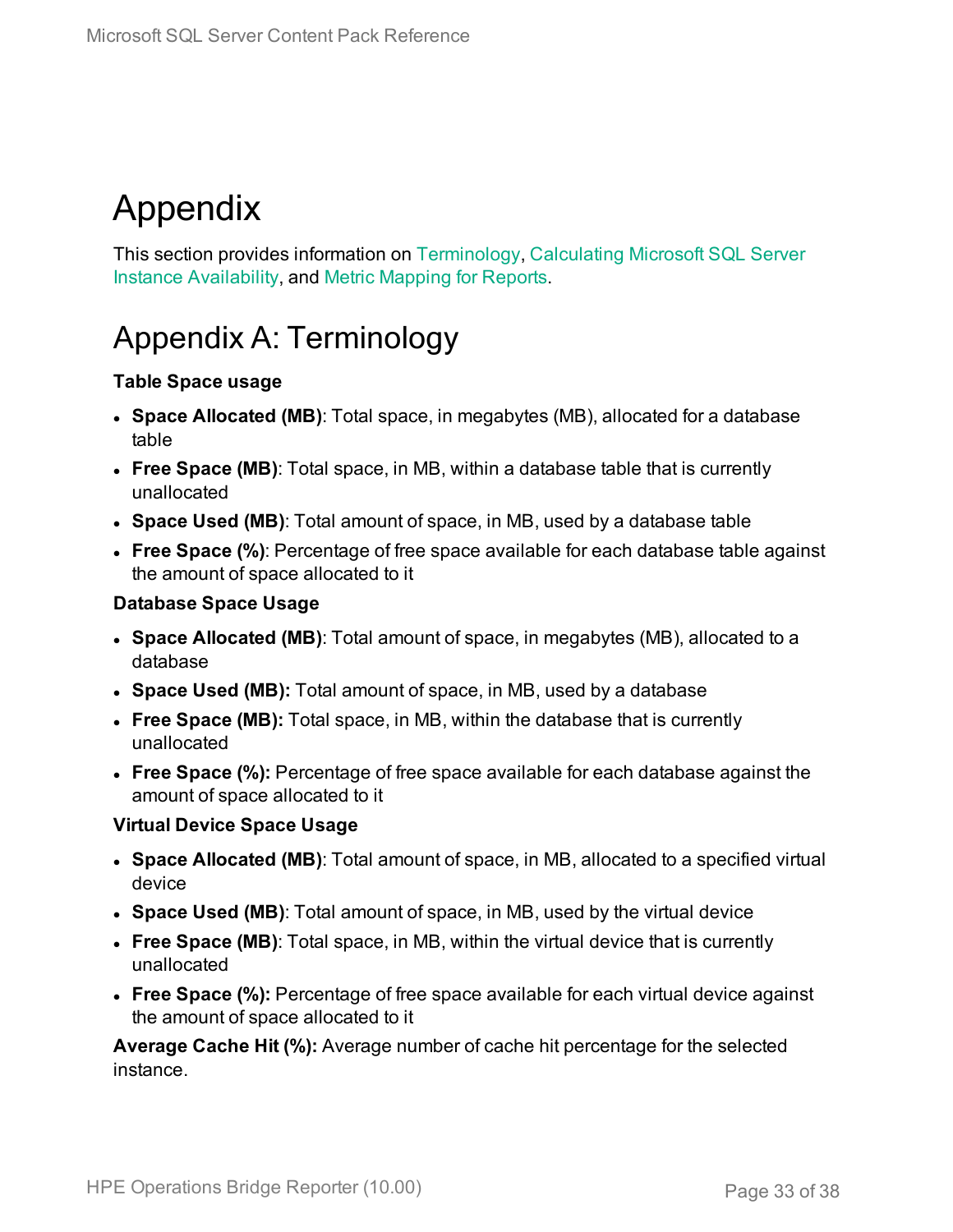**Average Writes Outstanding Rate (Min):** Average number of write requests issued to the operating system that are not completed.

**Average CPU Used (%):** Percentage CPU time used by SQL Server, which is calculated as seconds of CPU time used by SQL Server in ratio to the total amount of elapsed time since the last probing. This percentage is aggregated for all CPUs in the system.

**Average number of Transactions (Sec):** Average number of business transactions per second for the entire server.

**Number of Locks Wait (Sec):** Average number of locks request per second.

**Average Reads Outstanding Rate Count:** Average number of read requests issued to operating system that were not completed.

**Average Writes Outstanding Rate Count:** Average number of write requests issued to operating system that were not completed.

**Average Outstanding Read Per Minute and Average Outstanding Write Per Minute:** Using this, you can compare the ratio between the number of blocks read to the physical reads and identify the instance with least availability and heavy business transaction load. This helps you identify I/O as a bottleneck. Follow any of the following options to improve the I/O performance:

- Add more memory
- Install a faster I/O system
- Review the business application's business transaction management

**Average Dead Lock Rate Count:** Average number of lock requests per second that resulted in a deadlock for all objects combined.

**Average Locks Memory Use Percentage:** Average number of lock memory approaching the reconfiguration threshold.

**Average Locks TimeOut Rate Count:** Average number of lock requests per second that timed out, including internal requests for NOWAIT locks for each object type— Extent, Key, Page, Table, RID, Database.

**Average Locks Use Percentage:** Average percentage of locks in use.

**Average Locks Wait Time Rate Count:** Average number of lock requests per second that resulted in a deadlock for all objects combined.

**Average Full Scan Rate Count:** Average number of unrestricted full scans per second. These can be either base-table or full-index scans. This metric can be useful as an overall indicator of either of the following:

- An increased level of activity in the database
- $\bullet$  A change in the types of users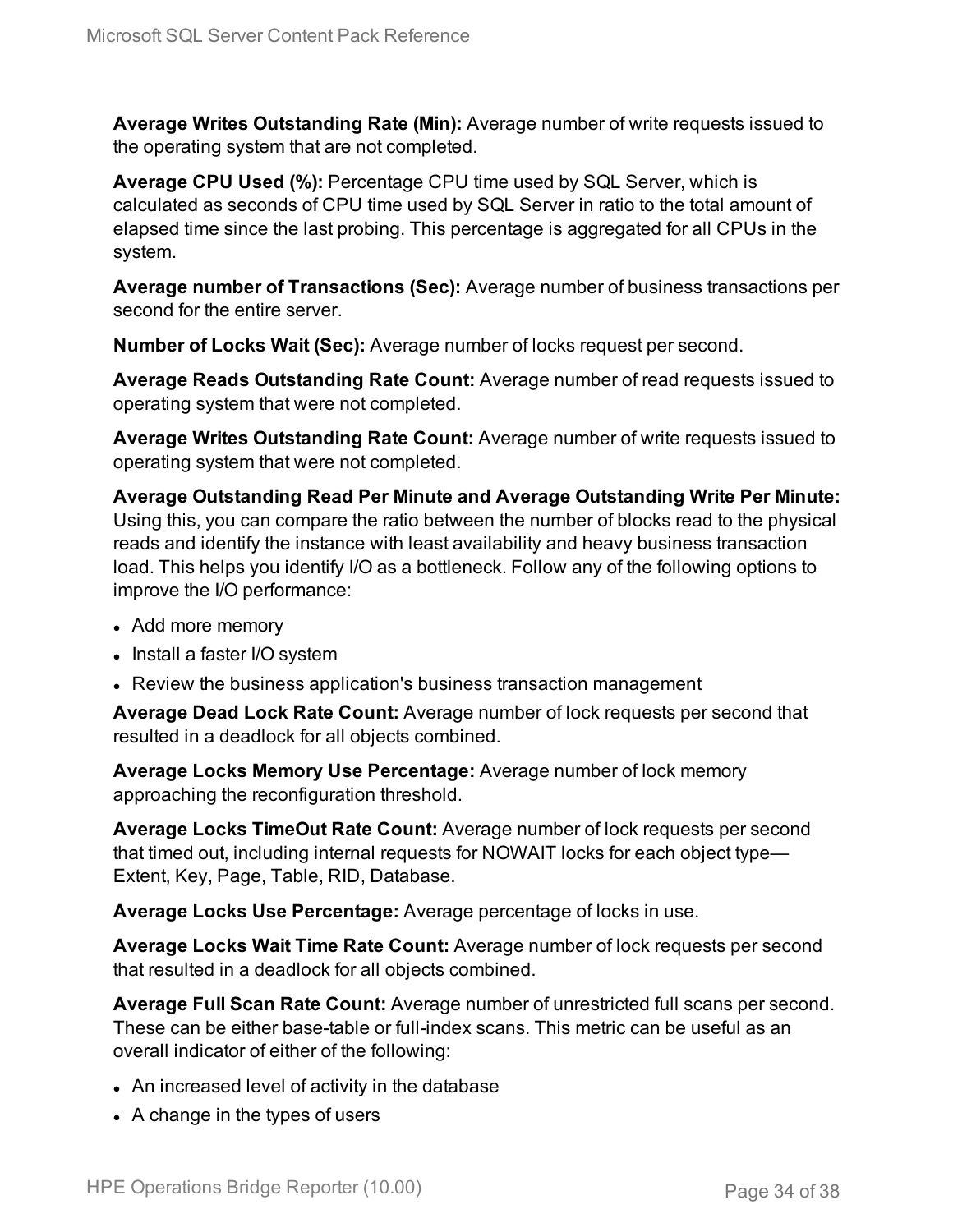• The way the users are using the database

**Average Page Allocated Rate Count:** Average number of pages allocated per second to database objects used for storing index or data records. If a large amount of data is being added to the database, or data is being moved in an unfortunate manner it causes page splitting.

**Average Extents Allocation Rate Count:** Average number of extents allocated per second to database objects used for storing index or data records. This indicates creation of temporary tables. If many new rows are added to indexed database tables, the index may have more than a usual rate of Extents allocated.

**Average Index Search Rate Count:** Average number of index searches per second. These are used to start range scans and single index record fetches and to reposition an index.

**Average Read Write Errors Count:** Average number of SQL Server read or write errors since the last probing.

**Average Read Write Packet Errors Count:** Average number of packet errors while reading or writing packets.

**Average Active Transaction:** Average number of active business transactions for the entire server.

**Average DB Logs Expands:** Average number of times the business transaction log for each database has expanded for the entire server.

**Average DB Logs Shrinks:** Average number of times the business transaction log for each database has shrunk.

**Average Active Transactions Count:** The average number of active business transactions for the entire server. If the number of active business transactions for the entire server is too high, it leads to increased server workload. To improve the server performance you have to optimize queries, upgrade server hardware, or migrate part of the data to a separate server.

**Average Single Page Writes Count:** The average number of single page writes performed per second by logging and cache flushes.

If this metric value increases, determine whether it is CPU or I/O bound. If it is CPU bound, add more processors. If it is I/O bound, it's time to revisit the I/O subsystem or add more memory.

**Average DB Logs Expands Count:** The average number of times the business transaction log has been expanded for the entire server.

If the changes are due to a single unique event, an administrator may consider truncating the log and shrinking it back to its original size.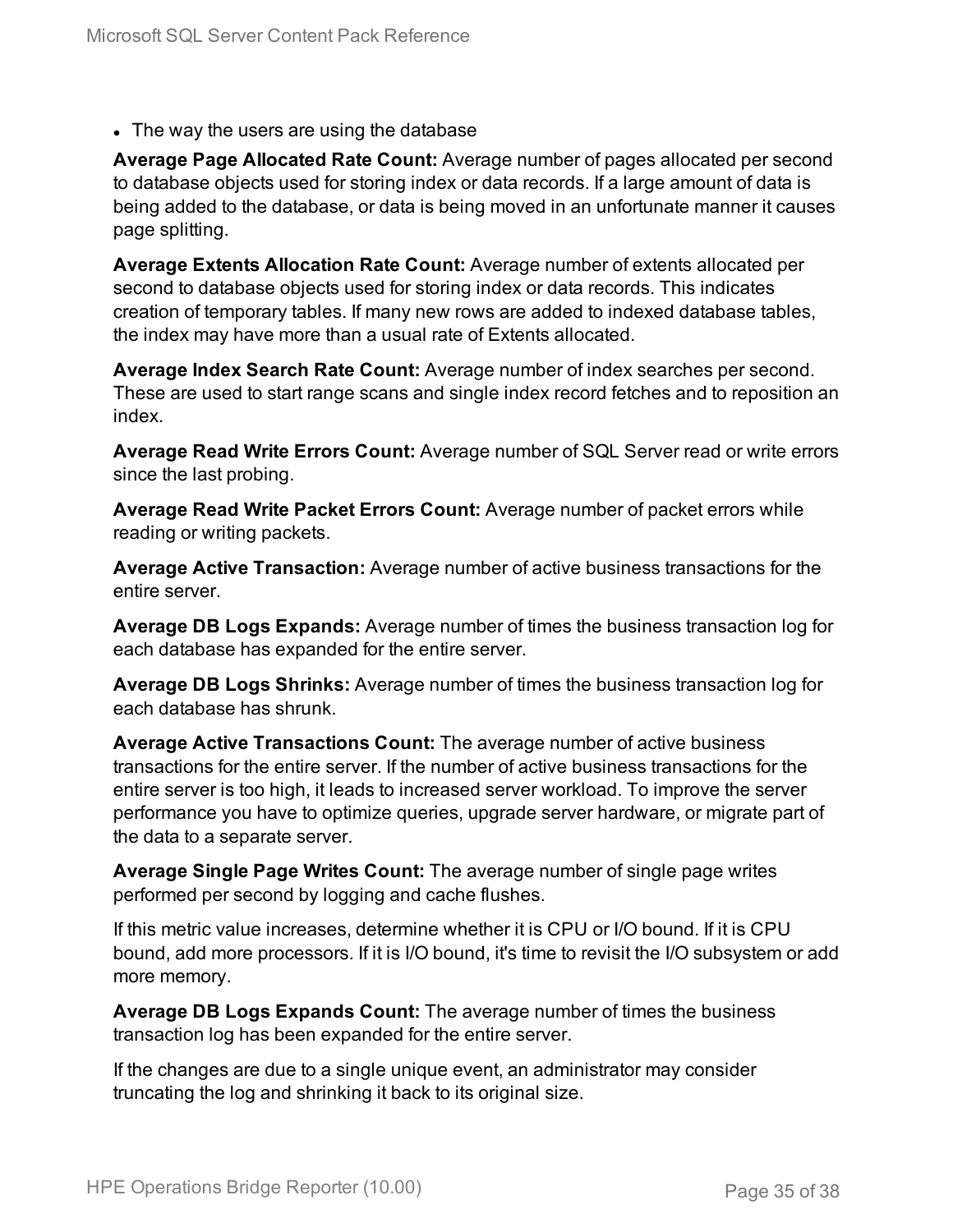**Average DB Logs Shrinks Count:** The average number of times the business transaction log for each database shrinks.

If you want to prevent this, an administrator can disable the automated process and expand the log back to its original size.

**Instance Up Time Percentage:** The percentage of time the database instances were up and running for a selected node.

**Instance Down Time Percentage:** The percentage of time the database instances were down and unavailable for a selected node.

**Instance Unknown Time Percentage:** The percentage of time the availability status of the database instance was unknown to OBR.

**Maximum Users Count:** Maximum number of users connected to the database.

**Average Active to Connected (%):** Average number of current active connections as a percentage of total connections.

**Average Connected to Configured (%):** Average number of current connections as a percentage of total configured.

**Average Runnable To Configured (%):** Average number of current connections that can be run as a percentage of total connections.

## <span id="page-35-0"></span>Appendix B: Calculating Microsoft SQL Server Instance Availability

HPE OBR collects five-minute summary data for the Microsoft SQL Server from the HP Performance Agent. This data is in the form of status values as follows:

- $\bullet$  Downtime—0
- $\bullet$  Uptime—5

The status values are stored in the rate table. The availability calculation procedure in HPE OBR uses this information to calculate the actual uptime, downtime, availability and unknown time values for 5 minute interval. The possible scenarios are as follows:

- If the status value is 5, the procedure interprets it as uptime. The procedure updates the uptime value as 5, and downtime and unknown time values as 0 in the rate table.
- If the status value is 0, the procedure interprets it as downtime. The procedure updates the downtime value as 5, and uptime and unknown time value as 0 in the rate table.
- If, for some reason, HPE OBR is unable to retrieve the status value for particular interval (12 records within an hour, that is, one record each for every five minutes), the procedure interprets it as unknown status. The procedure updates the uptime and downtime values as 0 and unknown time value as 5 in the rate table.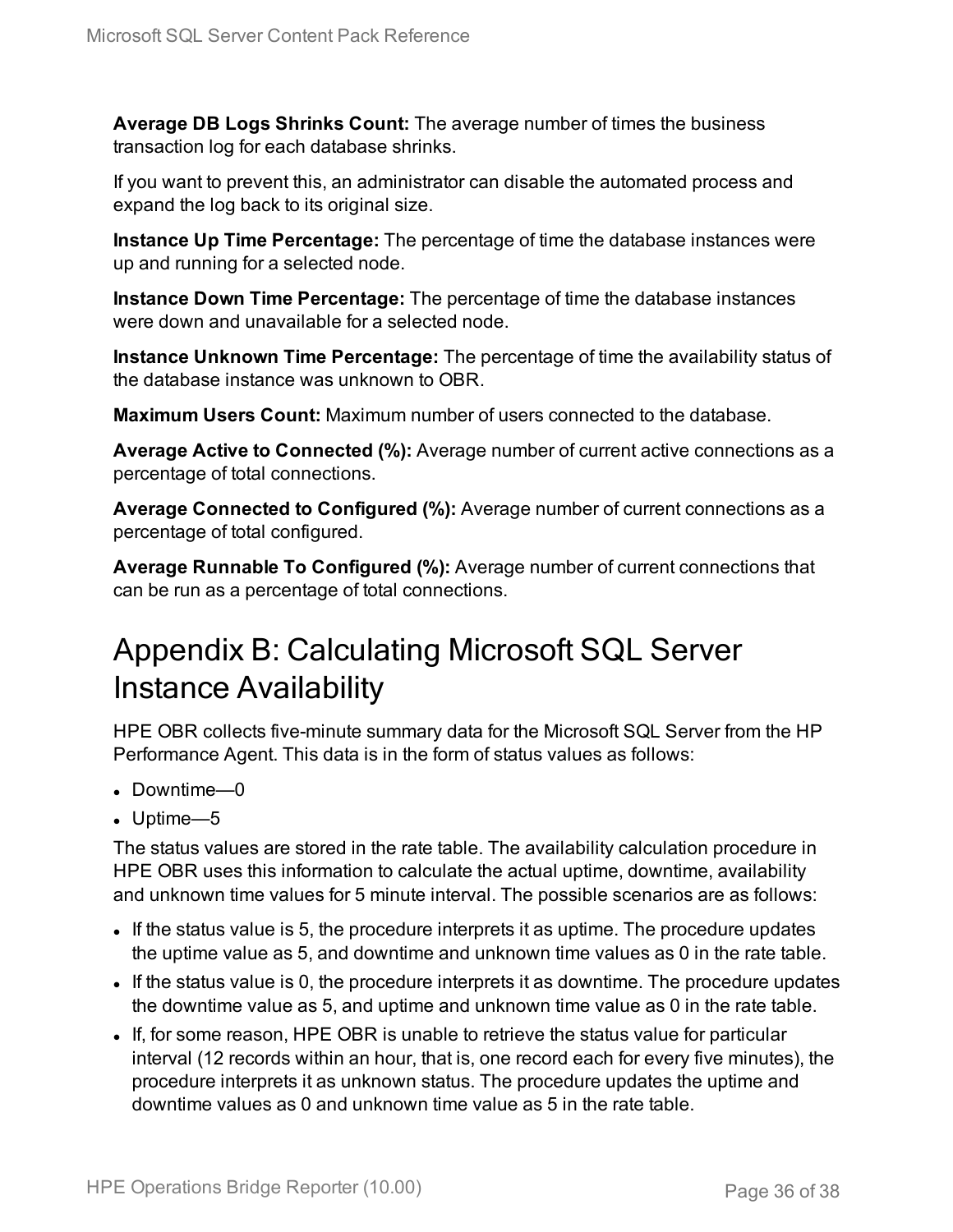The availability calculation procedure for Microsoft SQL Server instances ensures that 12 records are available for every hour and each record would either represent uptime, downtime, or unknown time. Using this data, the actual uptime, actual downtime, availability and unknown times are calculated as follows:

<sup>l</sup> **Actual Uptime Percentage**

Uptime/(Uptime + Downtime)\*100

- <sup>l</sup> **Actual Downtime Percentage** [(Downtime /(Uptime + Downtime)]\*100
- <sup>l</sup> **Availability Computation**

[(Uptime + Planned Downtime + Excused Downtime)/(Uptime + Downtime)]\*100

<sup>l</sup> **Unknown Time Percentage**

[(Unknown Time)/(Uptime + Downtime + Unknown Time)]\*100

The availability procedure computes the planned downtime and excused downtime based on the configuration provided in the downtime XML file.

<span id="page-36-0"></span>For more information on how to configure downtime, see *Configuring downtime in reports* section in *HPE Operations Bridge Reporter Online Help for Administrators*.

### Appendix C: Metric Mapping for Reports

HPE OBR provides a utility to generate metric flow documents. The utility has strong filtering capabilities and generates the metric flow documents in HTML format. These HTML output files can then be saved in Excel for further filtering and metric tracking.

To generate the metric flow documents, follow these steps:

1. Run the utility using the following command:

#### **On Windows:**

%PMDB\_HOME%\bin\shr\_utility -flow -dir %PMDB\_ HOME%\packages\DatabaseMSSQL

#### **On Linux:**

\$PMDB\_HOME/bin/shr\_utility -flow -dir \$PMDB\_ HOME/packages/DatabaseMSSQL

The command generates multiple HTML output files in the current directory.

2. Open the HTML output file in Excel.

You can apply combination of filters to compare and track a particular metric(s).

**Note:** The output file in Excel format is published for some of the Content Packs. You can download the files from the following URL:

<https://hpln.hp.com/node/24267/attachment>